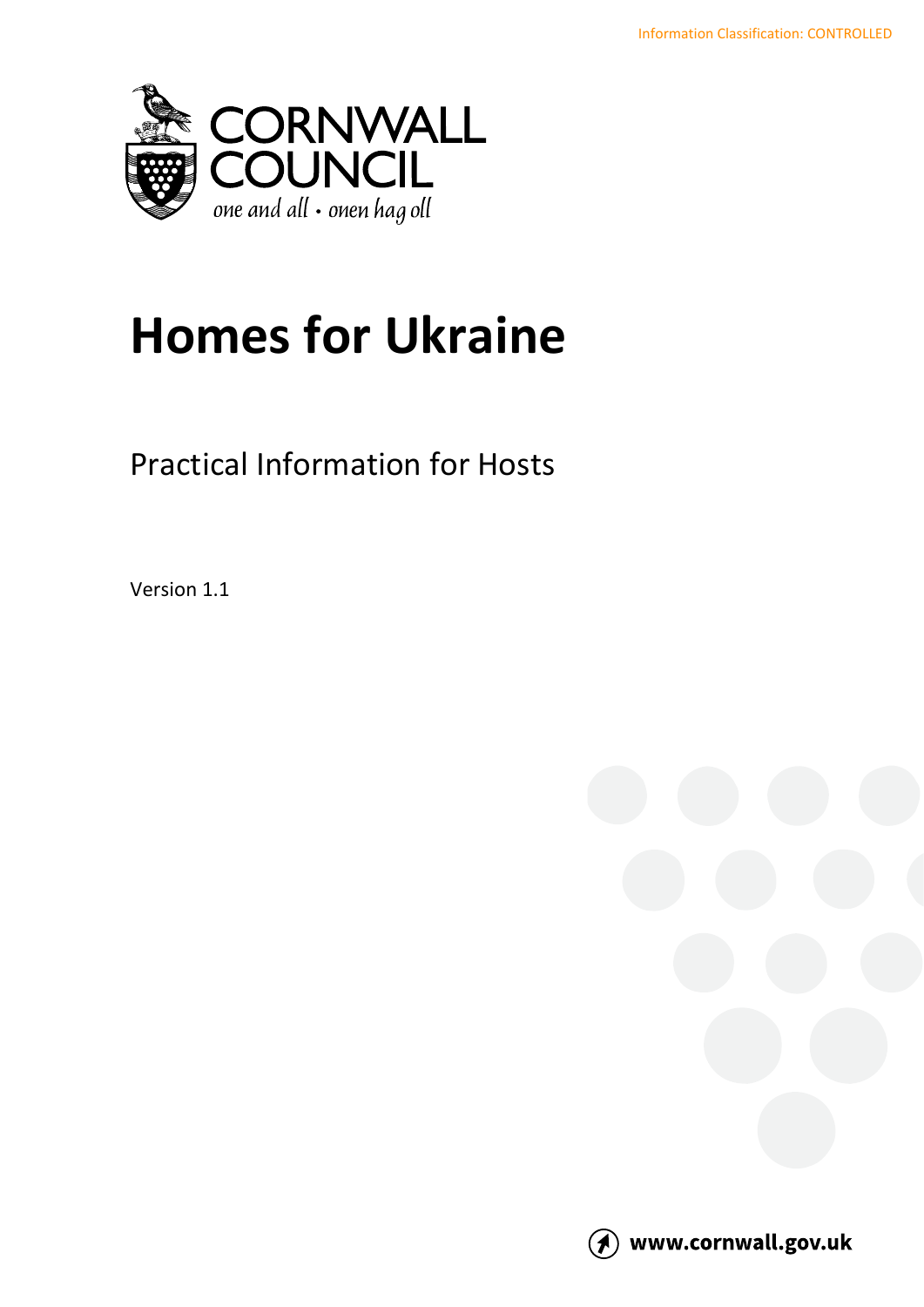# **PLEASE BE AWARE THAT THE INFORMATION CONTAINED IN THIS DOCUMENT MAY BE CONTINUALLY UPDATED AND NEW VERSIONS MAY BE ISSUED REGULARLY**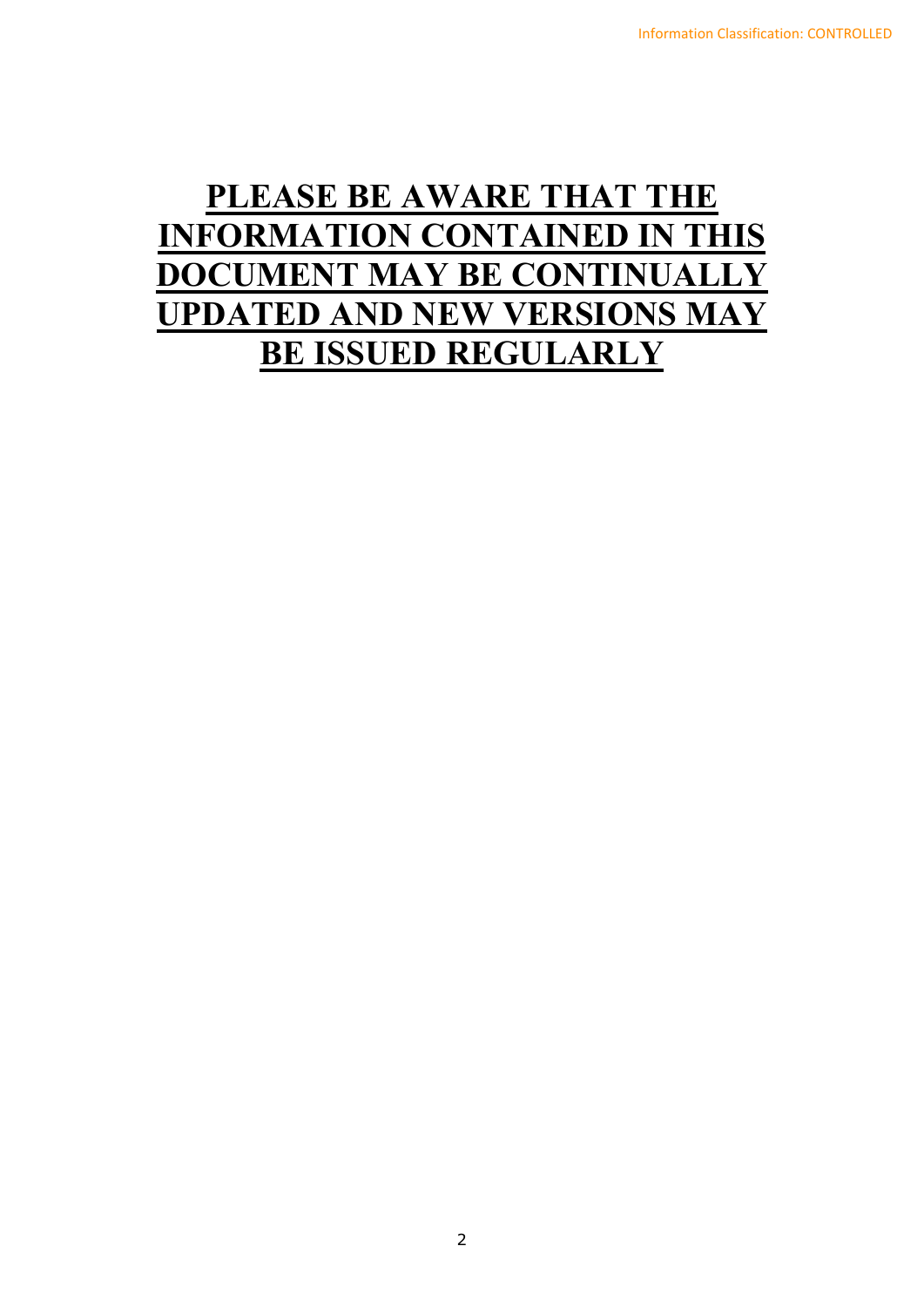# *For More information online visit:*

*[Support for Ukraine host families and sponsors - Cornwall Council](https://www.cornwall.gov.uk/ukrainesponsors)*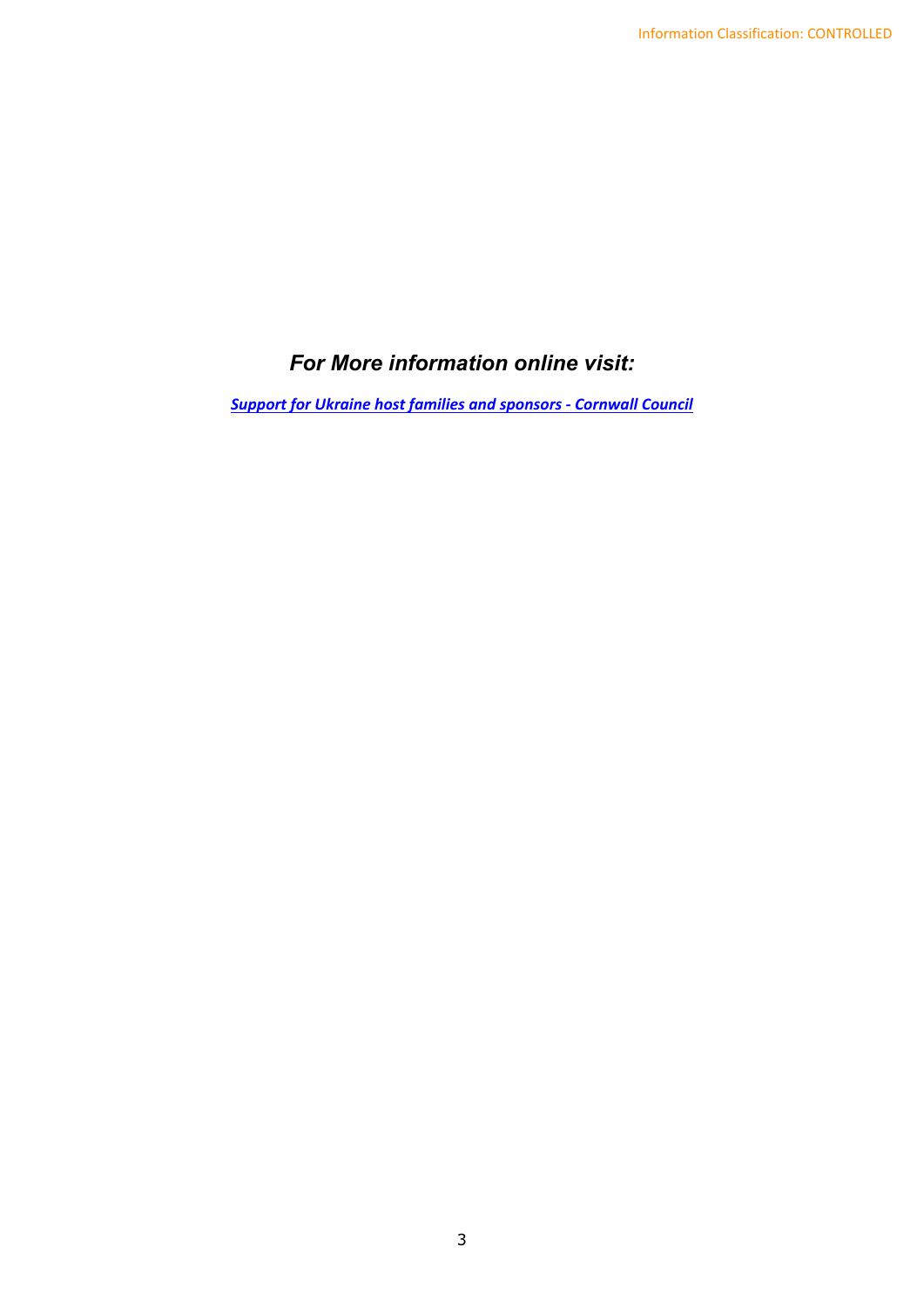#### *Table of Contents*

*Eligibility and Checks* 

*Safeguarding*

*Language and Translation* 

*Cornwall Council Process for Sponsors/Hosts* 

*Sponsor/Host Payments* 

*Useful things for Sponsor/Hosts to consider* 

*Preparing your Property* 

*Department of Work and Pension*

*Universal Credit* 

*Child Benefit*

*Bank Account*

*National Insurance* 

*Employment Support and Advice* 

*Devon and Cornwall Police*

*Education* 

*Health*

*How to register with a GP Surgery* 

*Health visiting and school nursing*

*Seeking Treatment* 

*Book a vaccination* 

*Find a pharmacy*

*Dental treatment* 

*Maternity* 

*Mental Health support* 

*Things to do and places to visit*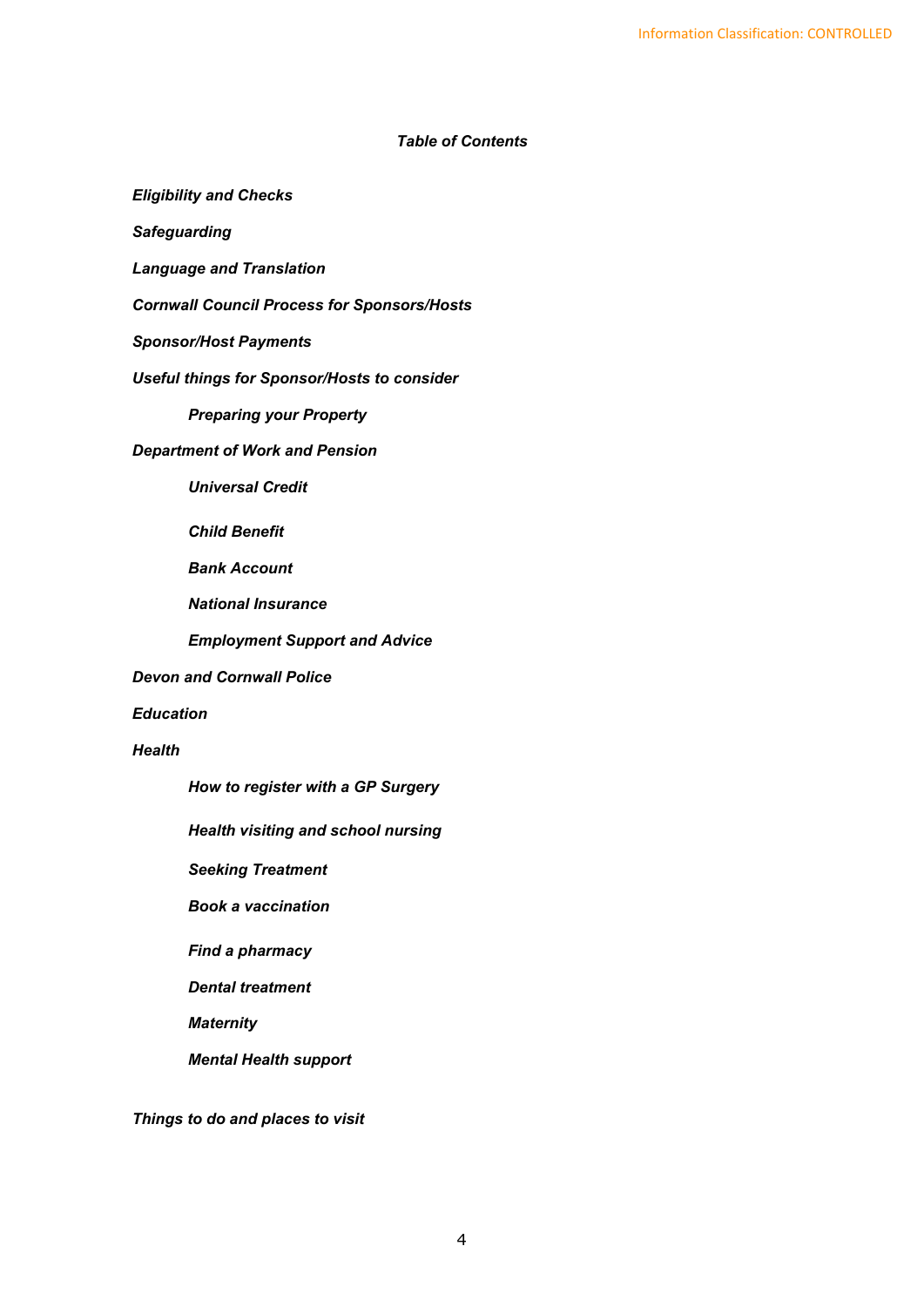*Organisations and support groups* 

*Information and Useful Links*

*Forms*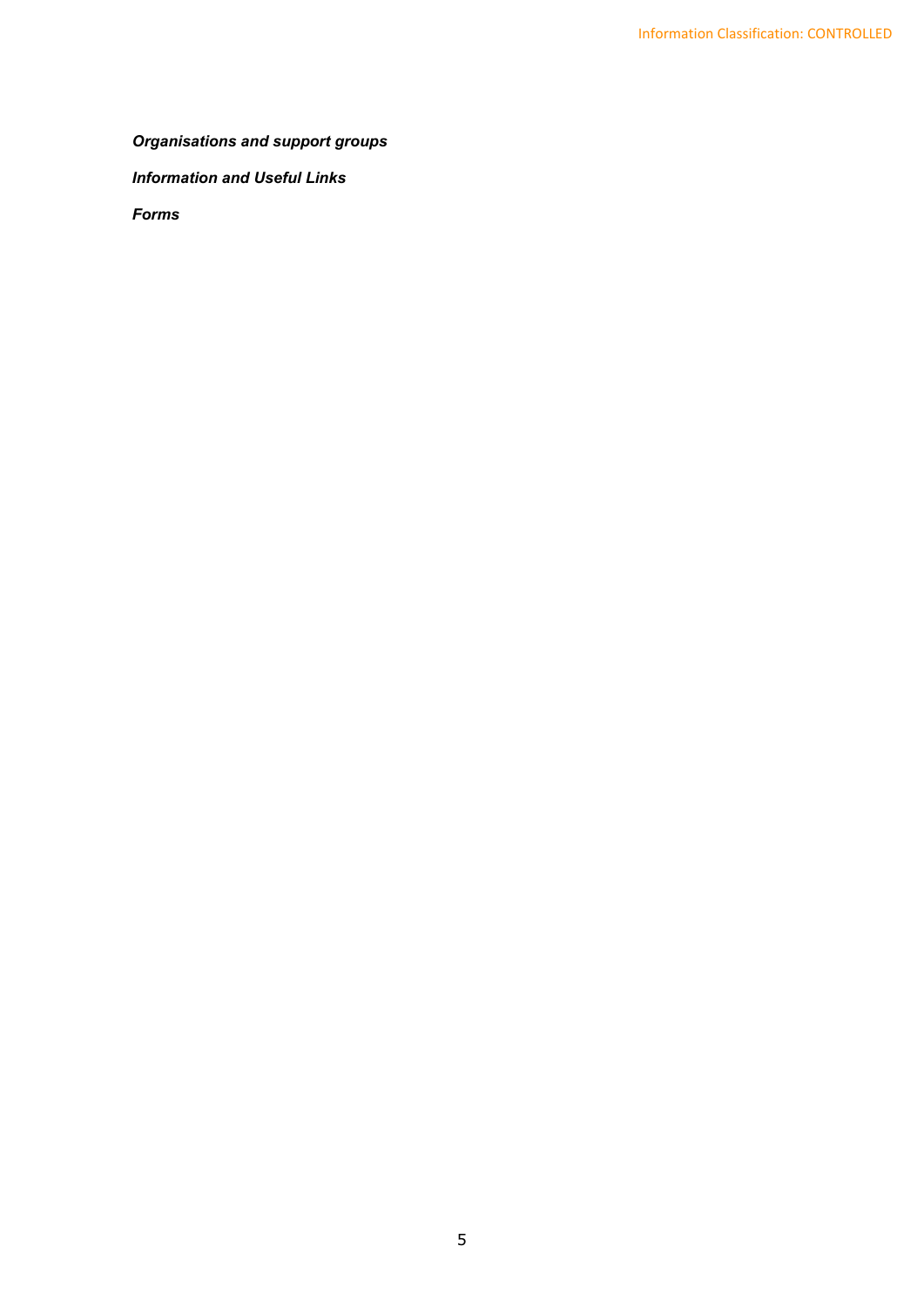**Thank you for your kindness and generosity in supporting people who have fled the war in Ukraine.**

# *Eligibility and Checks*

Following checks made as part of the visa application process, Cornwall Council will also complete checks on the accommodation and living arrangements after the Ukrainian individual (or family) arrives. The local authority will also decide which type of Disclosure and Barring Service (DBS) checks are required in line with government guidance. Sponsors will not be charged for these checks

If your guests have children living with them, an Enhanced DBS check (including a check of the children's barred list) will be undertaken, for all those who are 16 or over in the sponsor household who are not related to the guest.

If the local authority decides, while undertaking other checks, that an adult guest requires additional support due to age, disability or illness, that an unrelated sponsor or adult aged 16 or over within the sponsor's household intends to provide, then the local authority may ask for an Enhanced DBS check (including a check of the adults' barred list) to be undertaken on any members of the sponsor's household who is to provide that support.

In all other circumstances, where sponsors are accommodating guests in their own home, all members of the household who are 16 or over will need to undergo a basic DBS check regardless of their relationship to the guests.

# *Safeguarding*

Hosts are showing tremendous goodwill in offering space in their homes or property they own to refugees (guests). Sometimes, to support these families, social media is used to request resources from the public such as clothes, school uniform, toys etc. Unfortunately, sharing information about the whereabouts of refugees, and any of their personal details (such as names, which school they will be attending, their age and gender etc) may put them at risk from less well-meaning members of the community.

Hosts are advised to avoid using social media to make these requests, and instead contact the relevant school, family centre, youth project or contact the Cornwall Refugee Resource Network [Homes for Ukraine - Cornwall Refugee](https://www.crrn.org.uk/homes-for-ukraine.html)  [Resource Network \(crrn.org.uk\)](https://www.crrn.org.uk/homes-for-ukraine.html)

Be aware that refugees are coming to you having suffered considerable trauma and will need time to start to feel settled. They may also feel indebted to their hosts and may be reluctant to say no to requests even when they don't want to do something.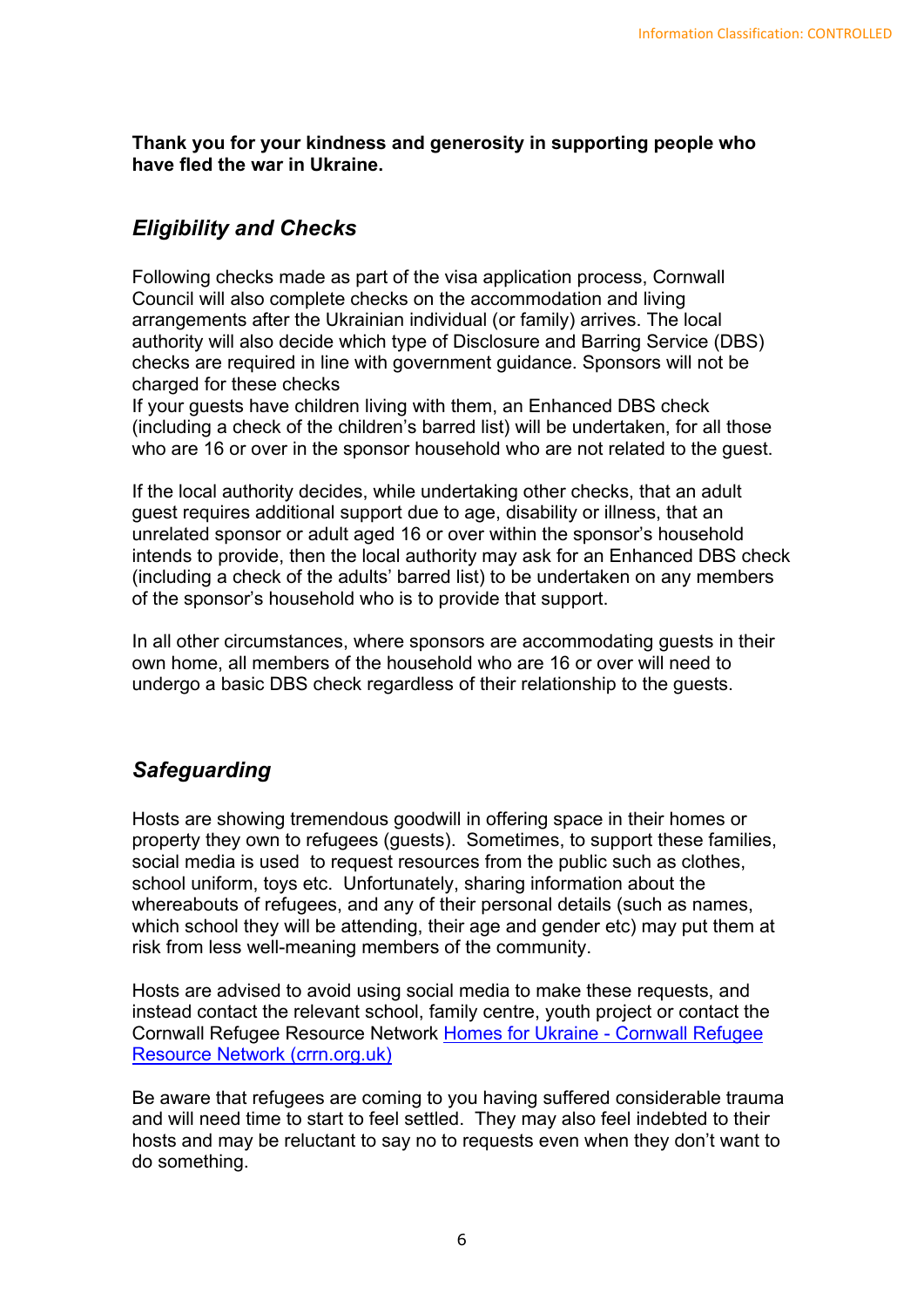Here's some more advice on using social media:

• Don't photograph or publicly identify anyone on social media as a refugee without their informed and explicit consent – and even then we would advise against this.

• Don't photograph or publicly identify any child (under 18 years) on social media without the informed and explicit consent of both them, and their parent or guardian.

• Don't ask any vulnerable adult or child (under 18 years) to publicly participate in any event without their informed and explicit consent, and the informed and explicit consent of their parent or guardian.

For further information about keeping refugee children and their families safe and protected, please take a look at the following links: [Cornwall and the Isles of Scilly Safeguarding Children Partnership - On-Line](https://ciossafeguarding.org.uk/scp/p/parents-and-carers/on-line-safety)  [Safety \(ciossafeguarding.org.uk\)](https://ciossafeguarding.org.uk/scp/p/parents-and-carers/on-line-safety)

[Keeping children safe online | NSPCC](https://www.nspcc.org.uk/keeping-children-safe/online-safety/#guides) or call the helpline on 0800 800 5000 if you're worried about a child

Language and Translation

Language support – it might be that your guest can speak English or might need to learn. It can feel challenging when you support someone who you do not share a language with, but it is not impossible to manage. Make sure you have an interpreting app installed on your phone, such as google translate – the translation might not always be perfect, so be ready to try in other ways. These apps are not recommended for medical translations – see details below for Language Line in these circumstances.

# *Cornwall Council process for Sponsors*

An initial check will be undertaken of Council information to screen for any known safeguarding concerns related either to the individual sponsor or the property. Any sponsors who are concerned about this process must contact [homesforukraine@cornwall.gov.uk](mailto:homesforukraine@cornwall.gov.uk)

A Safeguarding panel of Cornwall Council staff will meet to discuss any concerns raised through the initial checks, DBS process or through the Home checks.

Sponsors will be contacted by Cornwall Council if further information is required or a sponsorship has been deemed by the professional panel as unadvisable.

Basic DBS List Enhanced DBS List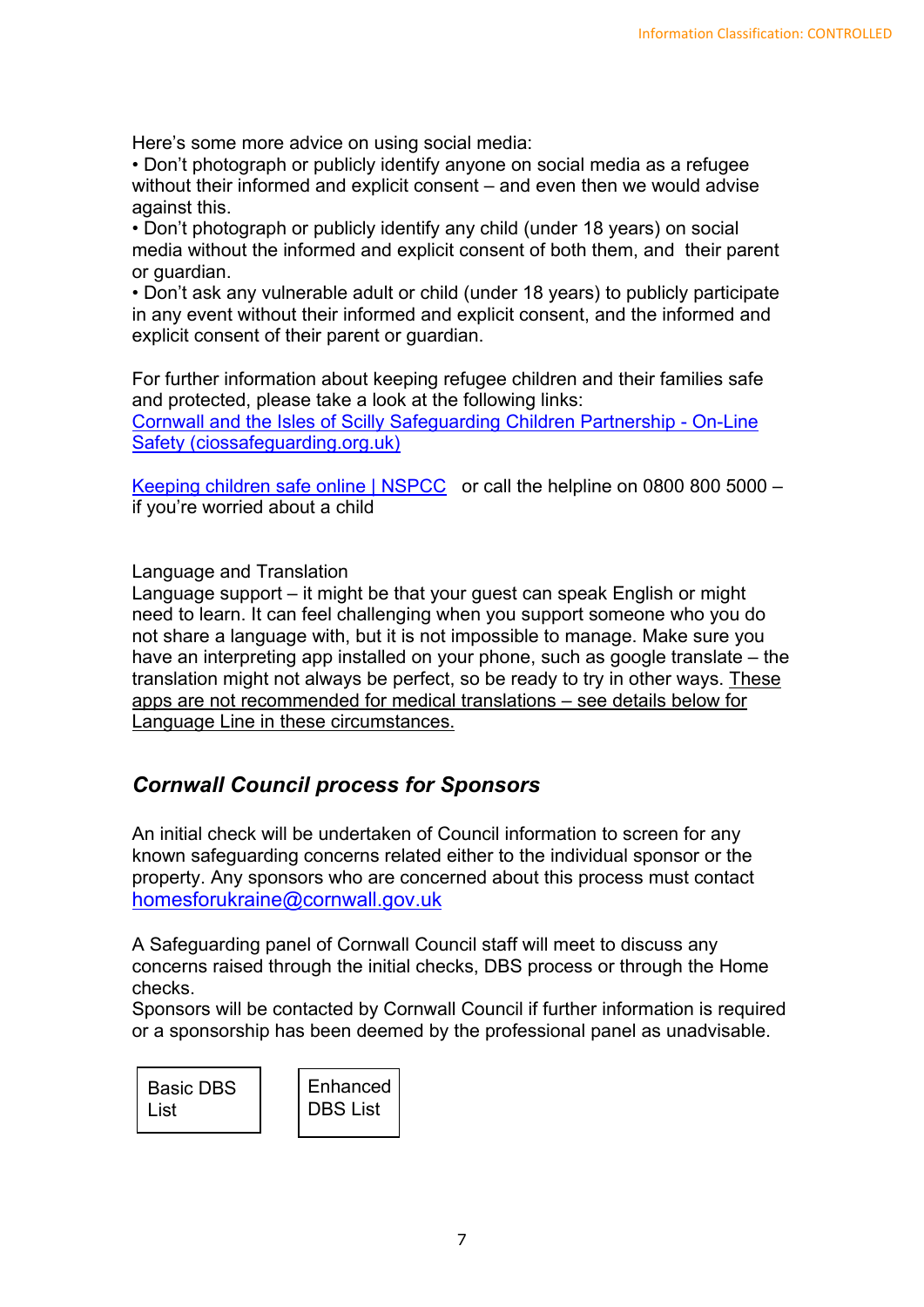# *Payments*

You will want to be certain that you are in a secure position to offer a stable home to someone who needs it. You have the option to receive a monthly payment of £350 for up to 12 months, paid in arrears, for as long as you are hosting your guests and that the accommodation provided is of a suitable standard. You will be eligible for the first monthly payment once Cornwall Council has visited to check the standard of the accommodation.

There can only be one payment per residential address and this will be administered through Cornwall Council.

For sponsors who receive welfare payments, the government is ensuring 'thank you' payments do not affect your benefit entitlement. 'Thank you' payments will not affect any council tax discounts for single occupancy. They will be tax free.

If your guest/s move out of your home/accommodation for any reason, you must inform your local council at the earliest opportunity as you will need to let them know that you are no longer eligible for the monthly payments.

# *Useful things for Hosts to Consider*

As a sponsor, you're here to support and help your guests to adapt to life in the UK. The first thing to do will be to make sure they're comfortable in their accommodation and setup with the basics. They should have enough food and essential supplies like toiletries and it's worth checking that they've got access to a mobile phone and the internet so they can stay in touch with family and friends.

When preparing the property or room you are offering, consider the following: If you are offering a spare room in your home to someone you sponsor, make sure that it's clean and any personal items you need access to are removed. Ensure the person staying in that room feels and knows that it belongs to them, and that you will respect their privacy.

Ensure there's plenty of storage available if needed, if this is not in the same room, make sure the person you sponsor can have unrestricted access to this. Imagine if you had brought everything you own with you, and how important those items would be to you.

Provide bed linen, towels and other items they may need. Provide spare keys in order for the people you sponsor to come and go as they please. Ensure you provide your full address so that they can find their way back should they get lost; help to install google maps on a phone if needed.

Make sure they have space to store their own food in fridges and cupboards.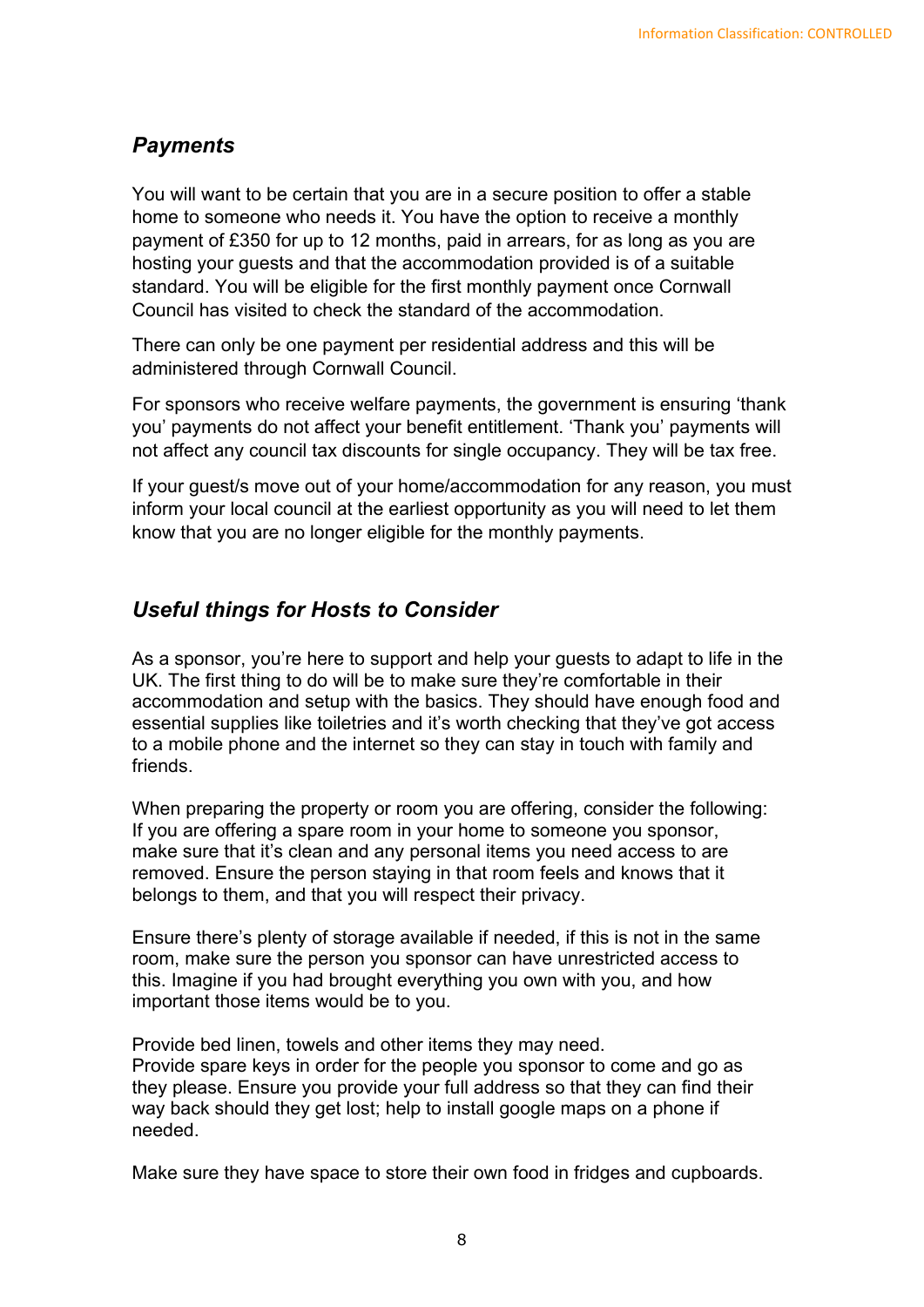Provide a welcome pack of items that will belong to the person/people you sponsor. This could include toiletries (don't forget towels or tampons for women), nappies for babies, crockery, culturally appropriate food or toys for children.

If your guest is bringing a pet, make sure they have the things they need. If your home is non-smoking, and your guest is a smoker, be clear with your guest where they can and cannot smoke.

You may decide between sponsor and guest that you will cook and eat together; or you may not. Be open and clear with one another about what you would like.

Everyone will have 'house rules' – discuss with those who already share your home in advance what these are, and ensure your guest knows these too. Living with someone is hard, be prepared to be clear, and to compromise.

- Introduction to the sponsors and contact details, including photographs
- UK SIM cards
- Living space
- Information relating to the property (e.g. turning on heating, how to secure the property, days the rubbish or recycling is collected, who to contact in an emergency relating to the property).
- House rules if space is being shared. Refugees at Home has published some useful guidance at [https://www.refugeesathome.org/looking-after](https://eur03.safelinks.protection.outlook.com/?url=https%3A%2F%2Fwww.refugeesathome.org%2Flooking-after-host-guest%2F&data=04%7C01%7Cserena.collins%40cornwall.gov.uk%7Ce507fc03ce0b4866c5c008da17ea9146%7Cefaa16aad1de4d58ba2e2833fdfdd29f%7C0%7C0%7C637848594989093375%7CUnknown%7CTWFpbGZsb3d8eyJWIjoiMC4wLjAwMDAiLCJQIjoiV2luMzIiLCJBTiI6Ik1haWwiLCJXVCI6Mn0%3D%7C2000&sdata=1OKGfEXs%2F4HrMyjCoOWE%2FS%2BazxApt48vJWaSW1EQD2s%3D&reserved=0)host-quest/

#### **Introduction to your local area and City/County**

- A map of the local area, with key places such as school, GP etc marked on.
- Bus/train timetables for your local area
- Useful contacts e.g. GP, Jobcentre, Citizens Advice Bureau
- UK money which coins and notes are which
- NSPCC [positive parenting guide](https://eur03.safelinks.protection.outlook.com/?url=https%3A%2F%2Flearning.nspcc.org.uk%2Fresearch-resources%2Fleaflets%2Fpositive-parenting&data=04%7C01%7Cserena.collins%40cornwall.gov.uk%7Ce507fc03ce0b4866c5c008da17ea9146%7Cefaa16aad1de4d58ba2e2833fdfdd29f%7C0%7C0%7C637848594989093375%7CUnknown%7CTWFpbGZsb3d8eyJWIjoiMC4wLjAwMDAiLCJQIjoiV2luMzIiLCJBTiI6Ik1haWwiLCJXVCI6Mn0%3D%7C2000&sdata=6LsVAO2LcS31%2BR%2BddXGsWhHQNbYWkBuRw3cnV3x1PvI%3D&reserved=0) [English](https://eur03.safelinks.protection.outlook.com/?url=https%3A%2F%2Flearning.nspcc.org.uk%2Fmedia%2F1195%2Fpositive-parenting.pdf&data=04%7C01%7Cserena.collins%40cornwall.gov.uk%7Ce507fc03ce0b4866c5c008da17ea9146%7Cefaa16aad1de4d58ba2e2833fdfdd29f%7C0%7C0%7C637848594989093375%7CUnknown%7CTWFpbGZsb3d8eyJWIjoiMC4wLjAwMDAiLCJQIjoiV2luMzIiLCJBTiI6Ik1haWwiLCJXVCI6Mn0%3D%7C2000&sdata=7JEXqsOCLNAf6GW0lW5FngglHLrPaqCbIuJX53Gpr0o%3D&reserved=0) and [Arabic](https://eur03.safelinks.protection.outlook.com/?url=https%3A%2F%2Flearning.nspcc.org.uk%2Fmedia%2F2500%2Fpositive-parenting-arabic.pdf&data=04%7C01%7Cserena.collins%40cornwall.gov.uk%7Ce507fc03ce0b4866c5c008da17ea9146%7Cefaa16aad1de4d58ba2e2833fdfdd29f%7C0%7C0%7C637848594989093375%7CUnknown%7CTWFpbGZsb3d8eyJWIjoiMC4wLjAwMDAiLCJQIjoiV2luMzIiLCJBTiI6Ik1haWwiLCJXVCI6Mn0%3D%7C2000&sdata=F3FqgU6fmIP%2BJzXfwy9BFZfJuBKK2t4dybzw48CUxhE%3D&reserved=0) versions
- NSPCC home or out alone quide this is to help families plan about how much freedom their children can have

### *Department for Works and Pensions information:*

#### **Universal Credit application**

If your guests are old enough to work, they will be able to apply to receive Universal Credit and will be able to apply for advance payments, where eligible. Guests who are of pensionable age will have access to Pension Credit and Housing Benefit, provided they meet eligibility criteria.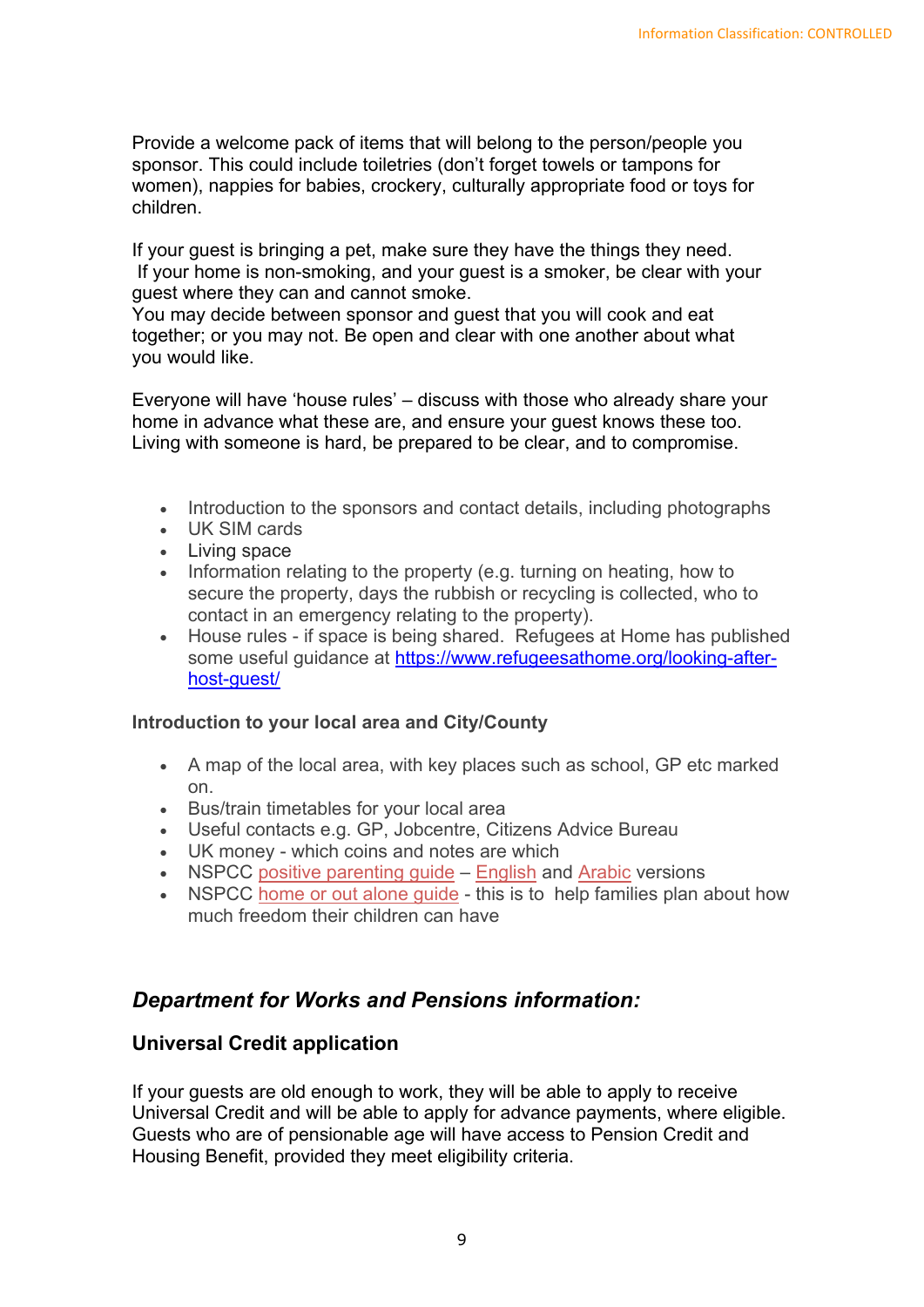Guests are eligible for an interim payment of £200 per guest for subsistence costs. This will be administered by the local council where the sponsor accommodation is located. The £200 payment does not need to be repaid by the guest. Local councils will also have discretion to top-up or further support guests with interim or additional payments.

The individual will need to create an account online, to do this they will need an email address and bank account details and whatever ID they have available. There is a helpline to make a claim if online application is not appropriate. Freephone 0800 328 5644 The legislation has been changed for those claiming; they will not have to undertake a Habitual Residence Test cutting entitlement down from 3 months to day one. A 'vulnerable customer' lead is available at each job centre office with access to translation services and the ability to support make online applications. There is a dedicated team keeping a track on all claims to ensure these claims are up and running as soon as possible and people have access to funds as quickly as possible.

#### **Child Benefit Application**

An application for child benefit can be found here: Claim Child Benefit for one or more children - [GOV.UK \(www.gov.uk\)](https://www.gov.uk/government/publications/child-benefit-claim-form-ch2) The Job Centre can print this form for your guests and can also copy any original documentation (such as birth certificates) to send off with the application so that originals can be kept. The form needs red ink writing across the top – **FAST TRACK UKRAINE SCHEME**

### **Bank Account Applications**

To open a bank account in the UK, you usually need to show proof of ID such as passport, biometric residency permit, driver's licence or recognised identity card. You also need proof of permanent address. The Government has worked with major banks to find a solution to enable refugees to open accounts without the usual permanent address requirement. A number of UK banks already have a system for opening accounts where you do not have a permanent UK address

#### **National Insurance Numbers**

[https://www.gov.uk/apply-national-insurance-number](https://eur03.safelinks.protection.outlook.com/?url=https%3A%2F%2Fwww.gov.uk%2Fapply-national-insurance-number&data=04%7C01%7Cserena.collins%40cornwall.gov.uk%7C196620f46c09416d70e808da1ba1ce27%7Cefaa16aad1de4d58ba2e2833fdfdd29f%7C0%7C0%7C637852679013075654%7CUnknown%7CTWFpbGZsb3d8eyJWIjoiMC4wLjAwMDAiLCJQIjoiV2luMzIiLCJBTiI6Ik1haWwiLCJXVCI6Mn0%3D%7C3000&sdata=Z45Te2SzUTfr13qS3qpr0oXSUk%2BXrJWosA4pF3h33PA%3D&reserved=0) if the individual presents for support at the Job Centre and doesn't have a National Insurance Number then front of house support staff will be able to apply for the individual as part of their claim to Universal Credit

### **Employment Support and Advice**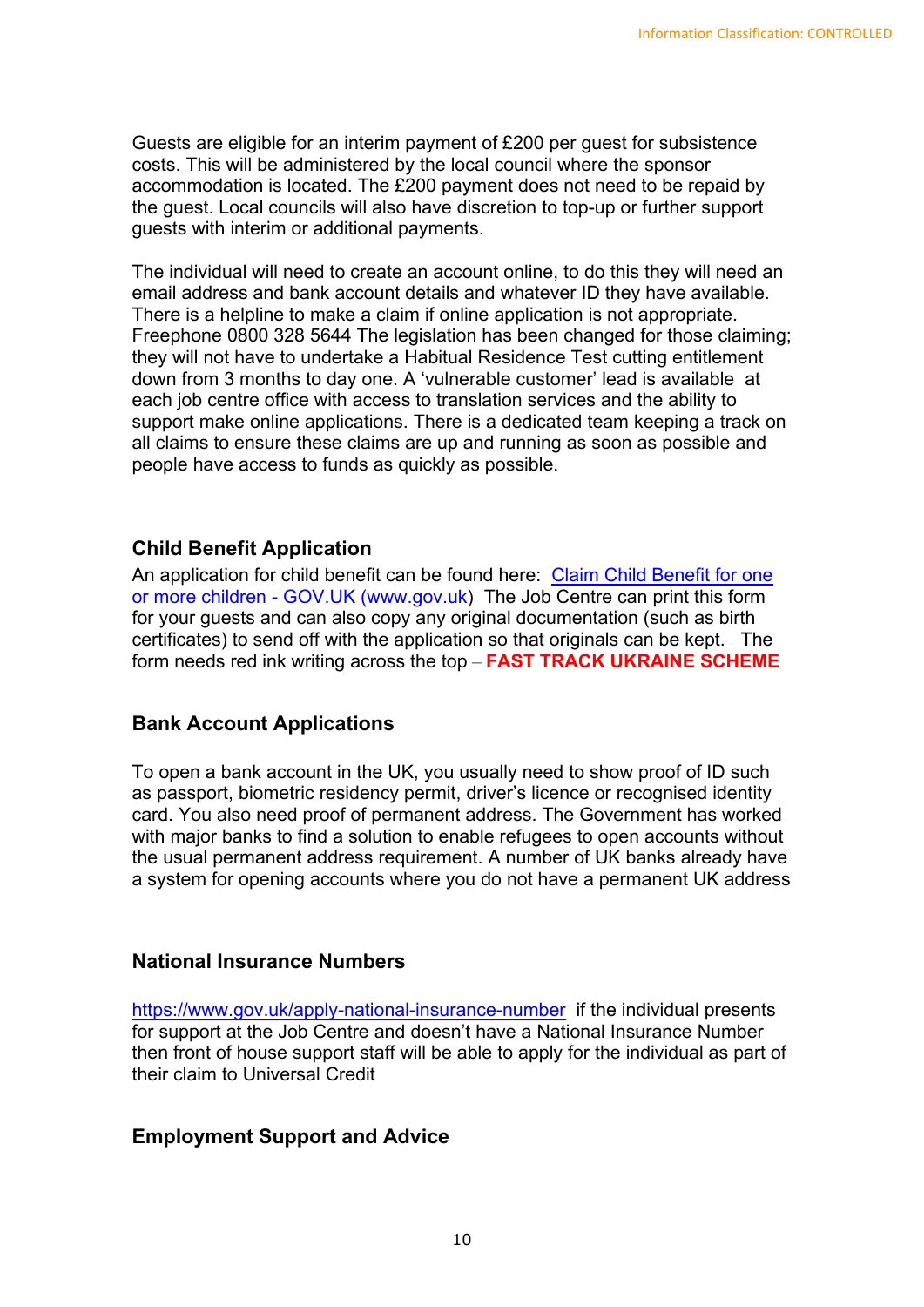DWP have had offers from both local and national sponsors with offer of employment for people coming over from the Ukraine. Once their claim is up and running, they will be allocated a dedicated Work Coach who will complete a Claimant Commitment appointment this is a 50 min apt that will explore the persons employment options and suitability. This appointment will help identify a barrier such as language and or disabilities. A translation service can be used but it would be helpful for the person to attend the initial appointment with a person who can translate for them if possible.

[https://www.cornwall.gov.uk/people-and-communities/support-for-ukraine-host](https://www.cornwall.gov.uk/people-and-communities/support-for-ukraine-host-families-and-sponsors/money-benefits-and-employment/)[families-and-sponsors/money-benefits-and-employment/](https://www.cornwall.gov.uk/people-and-communities/support-for-ukraine-host-families-and-sponsors/money-benefits-and-employment/)

#### *Devon and Cornwall Police*

#### [https://safercornwall.co.uk/](https://eur03.safelinks.protection.outlook.com/?url=https%3A%2F%2Fsafercornwall.co.uk%2F&data=04%7C01%7Cserena.collins%40cornwall.gov.uk%7Cafc8b10cc52d48572fad08da1710aed8%7Cefaa16aad1de4d58ba2e2833fdfdd29f%7C0%7C0%7C637847657675063853%7CUnknown%7CTWFpbGZsb3d8eyJWIjoiMC4wLjAwMDAiLCJQIjoiV2luMzIiLCJBTiI6Ik1haWwiLCJXVCI6Mn0%3D%7C3000&sdata=xMZ65ivQlPWDai1Xq1aOl54%2F5NYLlbWZ2Qt1hg37yGw%3D&reserved=0)

Devon and Cornwall Police has very clear advice and guidance regarding hate crime and if you are experiencing any hostility or prejudice toward you or your guests it is really important to report it so that the police can take action. If you or someone else is in danger, injured or offenders are nearby, ring 999. In a non-emergency please call 101. You can also text 67101 or email: [101@dc.police.uk](mailto:101@dc.police.uk) If you are deaf, hard of hearing or have any speech impairment, in an emergency dial Minicom/Textphone 18001. If it's not an emergency, dial 18001 101. For more ways to report hate crime go to [www.devon-cornwall.police.uk/hate](https://www.devon-cornwall.police.uk/support-and-guidance/threat-assault-abuse/hate-crime/) crime or [www.stophateuk.org](http://www.stophateuk.org/) . You can find more information about it here [https://www.devon](https://www.devon-cornwall.police.uk/advice/threat-assault-abuse/hate-crime/what-is-hate-crime/)[cornwall.police.uk/advice/threat-assault-abuse/hate-crime/what-is-hate-crime/](https://www.devon-cornwall.police.uk/advice/threat-assault-abuse/hate-crime/what-is-hate-crime/)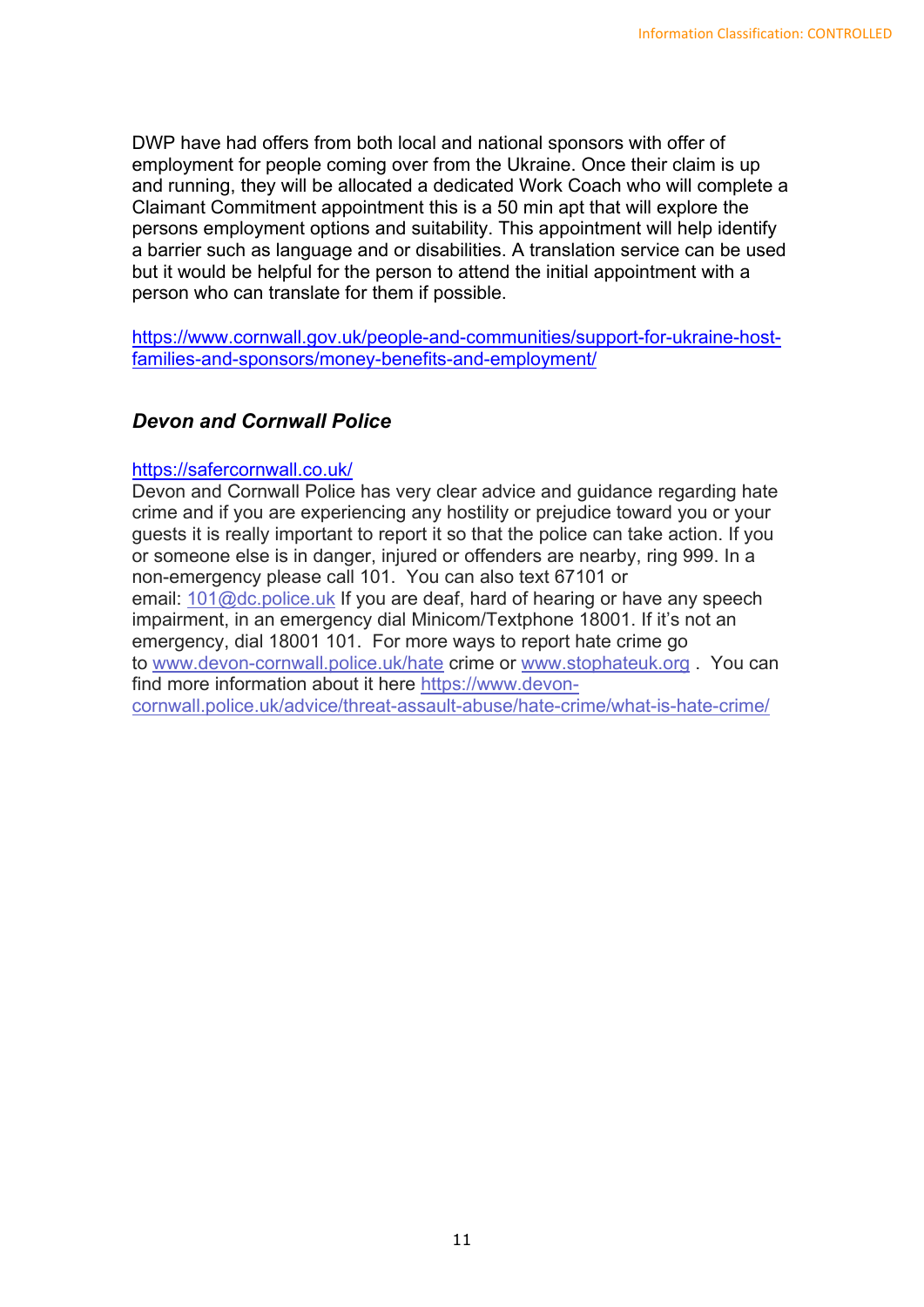# *Education*

All children and young people arriving in England from Ukraine via the family route or the sponsorship route have the right to access education and childcare (for children below compulsory school age) whilst in the UK. The best place for all school-age children to be educated is in schools, and attending school is vital to help newly arrived children integrate as quickly as possible into the communities in which they are living.

Local authorities should support parents in choosing schools, which includes providing information on where schools have vacancies and how to apply. In England most children start school full-time in the September after their fourth birthday. This means they'll turn 5 during their first school year. For example, if your child's fourth birthday is between 1 September 2021 and 31 August 2022 they will usually start school in September 2022. This applies to families arriving from Ukraine too.

School places must be applied for through Cornwall Council in the usual way.

Parents/carers or hosts can apply for places through the Parent Portal by following the link to the Changing Schools In-year page. Please indicate on the application form the nature of the arrival (e.g. arriving through Homes for Ukraine or arriving to be with family/friends) and any other relevant information including education support needs.

[Changing school or joining a school during the school year \('in year'\) -](https://www.cornwall.gov.uk/schools-and-education/schools-and-colleges/school-admissions/changing-school-or-joining-a-school-during-the-school-year-in-year/) Cornwall **[Council](https://www.cornwall.gov.uk/schools-and-education/schools-and-colleges/school-admissions/changing-school-or-joining-a-school-during-the-school-year-in-year/)** 

If the child is currently in Year 6, please remember to also submit an application for a secondary school place in September 2022.

If any help is needed with the application process please contact the School Admissions Team: [schooladmissions@cornwall.gov.uk](mailto:schooladmissions@cornwall.gov.uk) or call 0300 1234101.

For information on childcare and pre-school admissions please go to the [Family](https://www.supportincornwall.org.uk/kb5/cornwall/directory/family.page?familychannel=0)  [Information Service web pages:](https://www.supportincornwall.org.uk/kb5/cornwall/directory/family.page?familychannel=0) or call 0800587 8191 or 01872 323535

For post-16 education information please go to the [CSW group website](https://cswgroup.co.uk/) or call 0800 9755 111

### **Adult Education**

English for Speakers of Other Languages (ESOL) courses. The course will help improve English reading, writing, speaking and listening skills. These range from complete beginner to Level 2 (High Intermediate). Get in touch via email on [adulteducation.feedback@cornwall.gov.uk](mailto:adulteducation.feedback@cornwall.gov.uk) or call on 0300 1231 117 to chat about the options and any available help.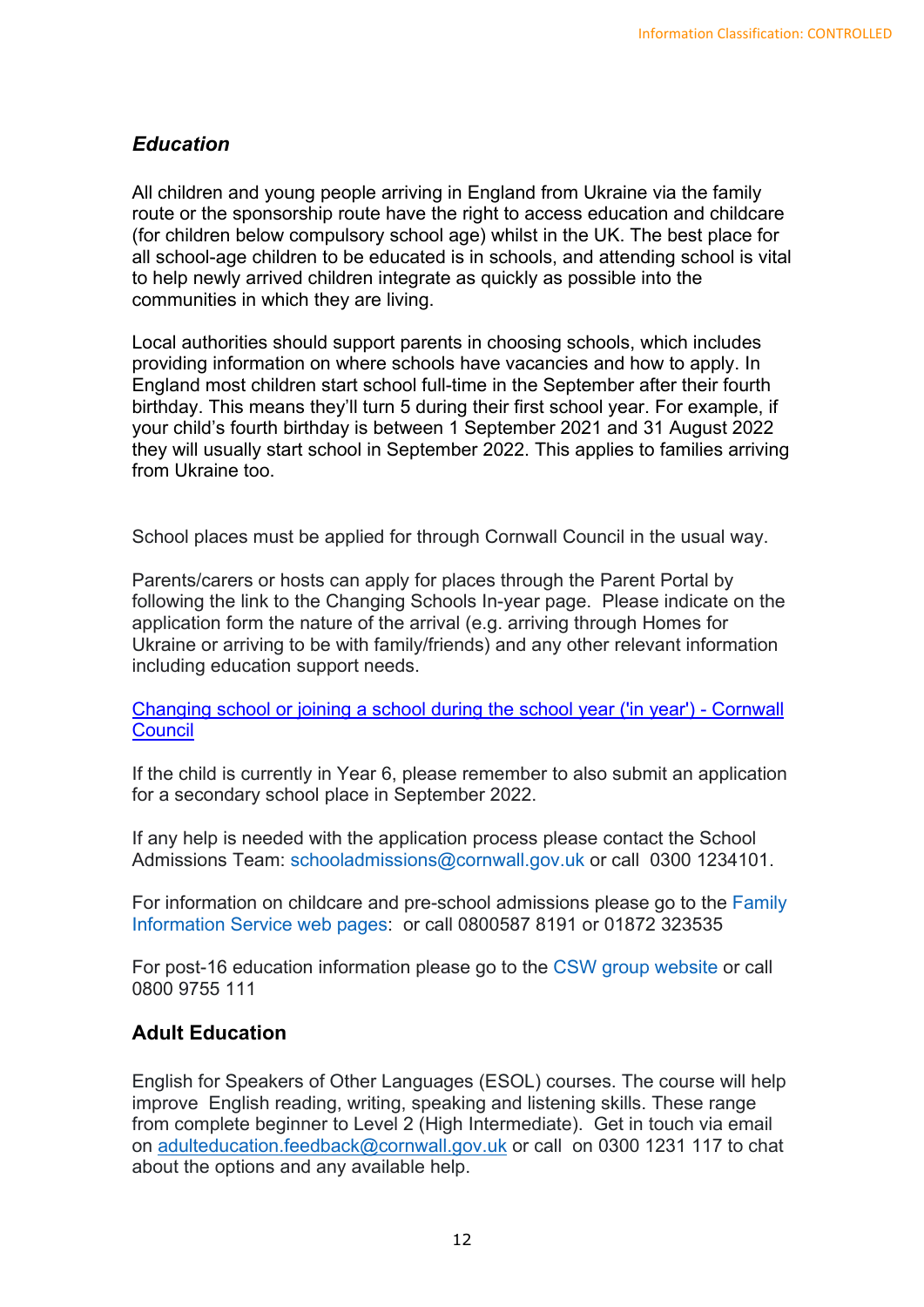#### *Health*

The government published an amendment to the [NHS Regulations \(Charges for](https://eur03.safelinks.protection.outlook.com/?url=https%3A%2F%2Fwww.legislation.gov.uk%2Fuksi%2F2022%2F318%2Fregulation%2F2%2Fmade&data=04%7C01%7CMo.Sadiq%40dhsc.gov.uk%7C86fd30e0a2ec4df23a8308da15712303%7C61278c3091a84c318c1fef4de8973a1c%7C1%7C0%7C637845873937375391%7CUnknown%7CTWFpbGZsb3d8eyJWIjoiMC4wLjAwMDAiLCJQIjoiV2luMzIiLCJBTiI6Ik1haWwiLCJXVCI6Mn0%3D%7C3000&sdata=%2BdGyCqxxJn%2Bwj6cbh6KNLFMrxHZs6gnZ%2BEI4RcgnwfM%3D&reserved=0)  [Overseas Visitors\)](https://eur03.safelinks.protection.outlook.com/?url=https%3A%2F%2Fwww.legislation.gov.uk%2Fuksi%2F2022%2F318%2Fregulation%2F2%2Fmade&data=04%7C01%7CMo.Sadiq%40dhsc.gov.uk%7C86fd30e0a2ec4df23a8308da15712303%7C61278c3091a84c318c1fef4de8973a1c%7C1%7C0%7C637845873937375391%7CUnknown%7CTWFpbGZsb3d8eyJWIjoiMC4wLjAwMDAiLCJQIjoiV2luMzIiLCJBTiI6Ik1haWwiLCJXVCI6Mn0%3D%7C3000&sdata=%2BdGyCqxxJn%2Bwj6cbh6KNLFMrxHZs6gnZ%2BEI4RcgnwfM%3D&reserved=0) exempting Ukrainians lawfully resident in the UK from NHS charges. This means access to primary and secondary healthcare is free.

Automated online translating systems or services such as Google Translate should be avoided in healthcare settings as there is no assurance of the quality of the translations.

It is the responsibility of NHS service providers to ensure interpreting and translation services are made available to their patients free at the point of delivery. Healthcare professionals should check with their employer about their service's interpreter booking processes.

NHS inform helpline - If you're guests are well, but have a question about their health or local NHS services, phone the helpline on 0800 22 44 88. If communication in English is difficult they can still use the service via 'Language Line', who support callers who can't or prefer not to speak English. Language Line is free to use.

To use Language Line: Phone 0800 22 44 88 Tell the call handler that you need an interpreter Tell the call handler the preferred language Once you're connected to an interpreter, you'll have a three-way conversation with the call handler to get the advice you need.

Once registered with a GP surgery, patients may be asked to attend for a health check. This will be to support the individual in managing their own health, to take a history of the health needs of the patient, check vaccinations, explain what routine support is available and how to make contact with the patient's GP surgery, order prescriptions etc. This will be an unusual experience for the refugee so support in explaining that this interaction is free for them and part of their care from the host is very helpful.

Adult refugees are not automatically exempt from prescription charges although they may qualify if they are in receipt of certain benefits or qualify in other ways [Who can get free prescriptions -](https://www.nhs.uk/nhs-services/prescriptions-and-pharmacies/who-can-get-free-prescriptions/) NHS (www.nhs.uk)

#### **How to register your guest with a GP surgery**

Some GP surgeries offer more services than others. You can look up GP surgeries to see what they offer and how they compare. [Find a GP](https://www.nhs.uk/service-search/find-a-gp)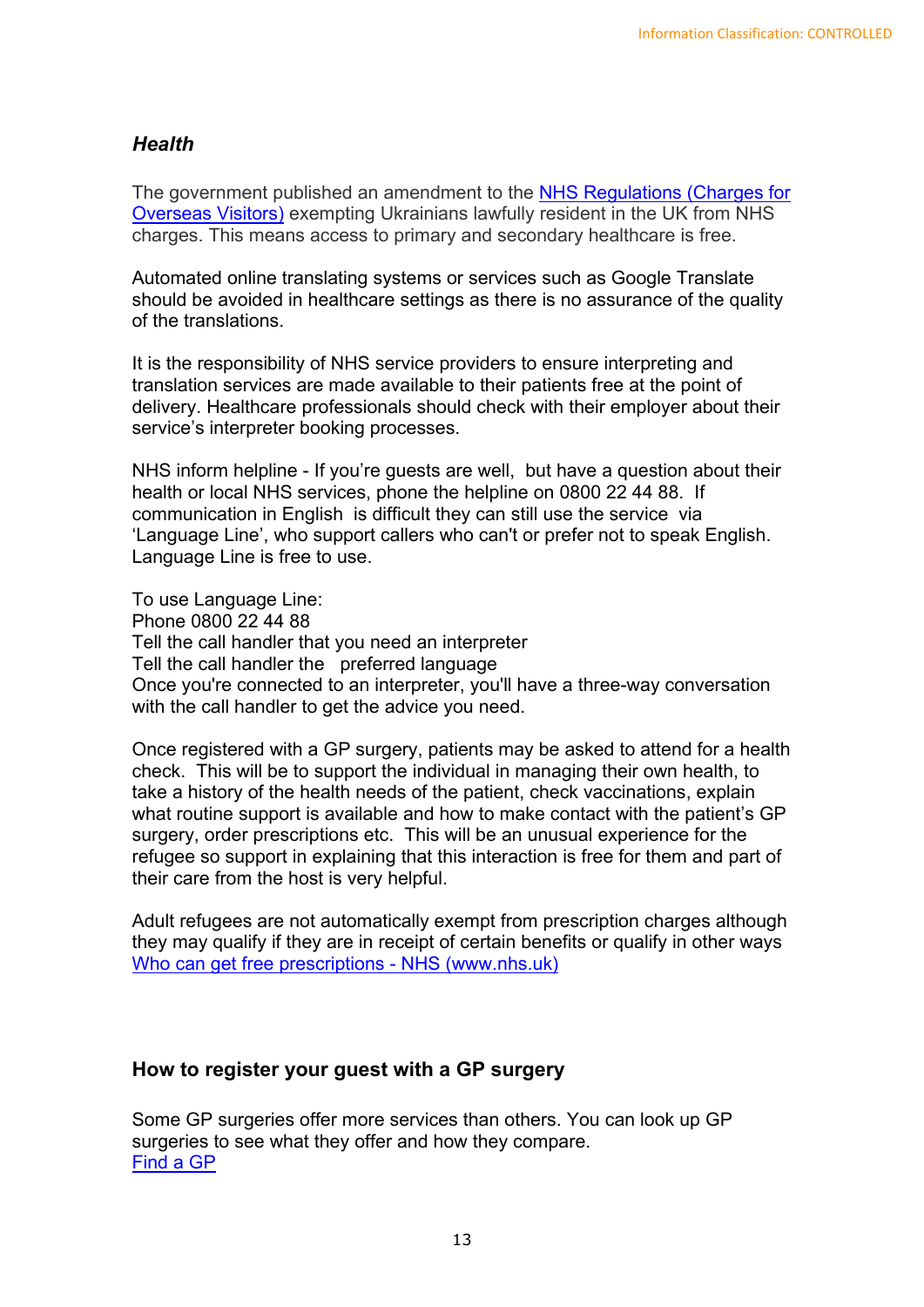In the main, you can only register at a GP surgery if you are in the catchment area for that surgery – you can check this on the individual surgery's own website.

Because of coronavirus (COVID-19), try to avoid going into a GP surgery to register. You can:

- check the GP surgery website to see if you can register online call or email the GP surgery and ask to be registered as a patient
- [download a GMS1 registration form on GOV.U](https://www.gov.uk/government/publications/gms1)K as it is likely that your guest will be asked to complete one.

You do not need proof of ID to register with a GP, but it might help if your guest has one or more of the following: passport birth certificate HC2 certificate rough sleepers' identity badge hostel or accommodation registration or mail forwarding letter

Once registered, patients will be allocated an NHS number automatically, this will be managed through their surgery but may take a few weeks to come through.

#### **Health visiting and school nursing**

We lead the [healthy child programme](https://www.cornwall.gov.uk/health-and-social-care/childrens-services/health-visiting-and-school-nursing/healthy-child-programme/) for all families in Cornwall and the Isles of Scilly. Providing health and development reviews, health promotion, health protection and health improvement for children. We provide support for your unique needs.

**Health Visiting** services are available for families with preschool age children . Routine contacts are offered following on after the midwife up to the age of 2 years and some families have support up until school .

These contacts are important to support families with their health needs and their children's health and development. This includes emotional health as well as physical development.

For those children aged under 2 years once the children are registered with a GP then the Health Visiting services will be notified and will offer a contact either at home, in a clinic, Family Hub and sometimes virtually online . Health Visitors have lots of knowledge on what is available locally and have baby clinics and appointments available in the Family Hubs.

For children over 2 years, families can make a self-request to the Early Help Hub and ask for a Health Visitor. Please go to [www.cornwall.gov.uk/earlyhelphub](http://www.cornwall.gov.uk/earlyhelphub) and complete a parent portal request.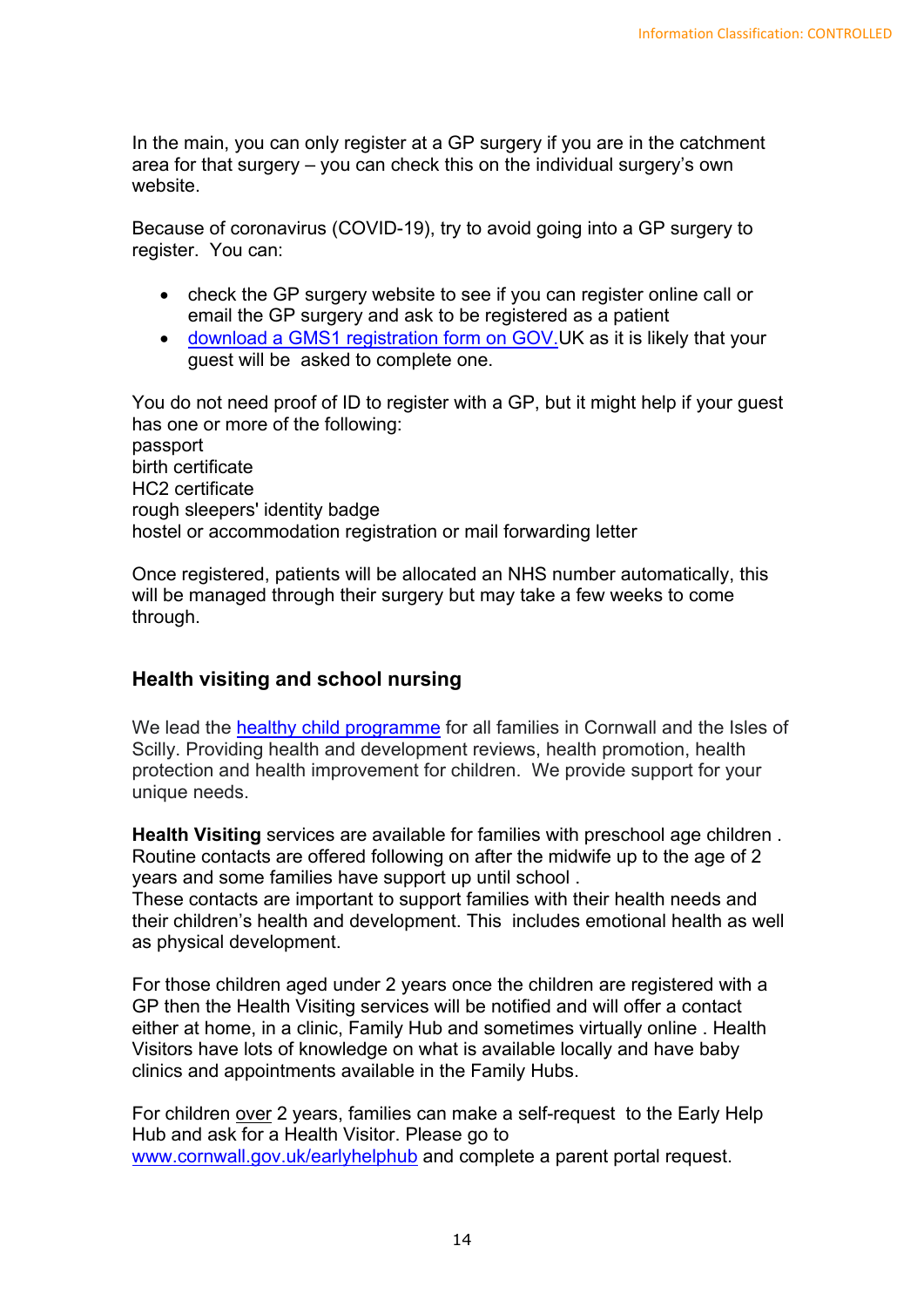**School Nurses** are available to families with school age children. Each secondary school and its cluster of Primary Schools has access to a named School Nurse . School Nurse Teams can provide health advice for physical and emotional wellbeing and can contact by telephone, virtually online, in clinic, school, home or Family Hub. Many of the Secondary Schools have School Nurse drop in clinics. To request to see a School Nurse please contact the Early Help Hub on 01872 322277 or email [earlyhelphub@cornwall.gov.uk](mailto:earlyhelphub@cornwall.gov.uk) There is also an advice line hysnadvice@cornwall.gov.uk

You can contact us by calling the [Health Visitor](https://www.cornwall.gov.uk/health-and-social-care/childrens-services/health-visiting-and-school-nursing/health-visiting/) and [School Nurse](https://www.cornwall.gov.uk/health-and-social-care/childrens-services/health-visiting-and-school-nursing/school-nursing/) Advice Line on 01872 322779 or email [hvsnadvice@cornwall.gov.uk.](mailto:hvsnadvice@cornwall.gov.uk)

#### **Seeking treatment**

If your guest needs to access GP services prior to registration and their condition does not give time to do this in advance, they can call the local surgery and ask for an appointment as a temporary resident and/or agree to register before they see/speak to the clinician.

Out of normal surgery hours, they should call 111 and they will be directed accordingly.

For any life threatening injury or illness they should call 999.

Please advise them not to present at accident and emergency for anything routine or which could easily wait until the surgery is next open.

#### **COVID 19 Vaccinations**

Individuals who do not have an NHS number or are not registered with a GP are still entitled to free COVID-19 vaccinations.

While [registration with a GP is encouraged to access the vaccine,](https://www.gov.uk/guidance/nhs-entitlements-migrant-health-guide#gp-services) individuals can access walk-in vaccinations or request to book COVID-19 vaccination appointments as an unregistered patient through a local GP practice or [COVID-19 vaccine information -](https://www.kernowccg.nhs.uk/your-health/coronavirus/covid-19-vaccine/) NHS Kernow CCG - NHS Kernow CCG

#### **Finding a pharmacy**

Find a pharmacy - [NHS \(www.nhs.uk\)](https://www.nhs.uk/service-search/pharmacy/find-a-pharmacy)

Many pharmacies can help with minor illness such as colds, minor sore throats, sprains, warts, verrucas, athlete's foot, nappy rash and no appointment is needed.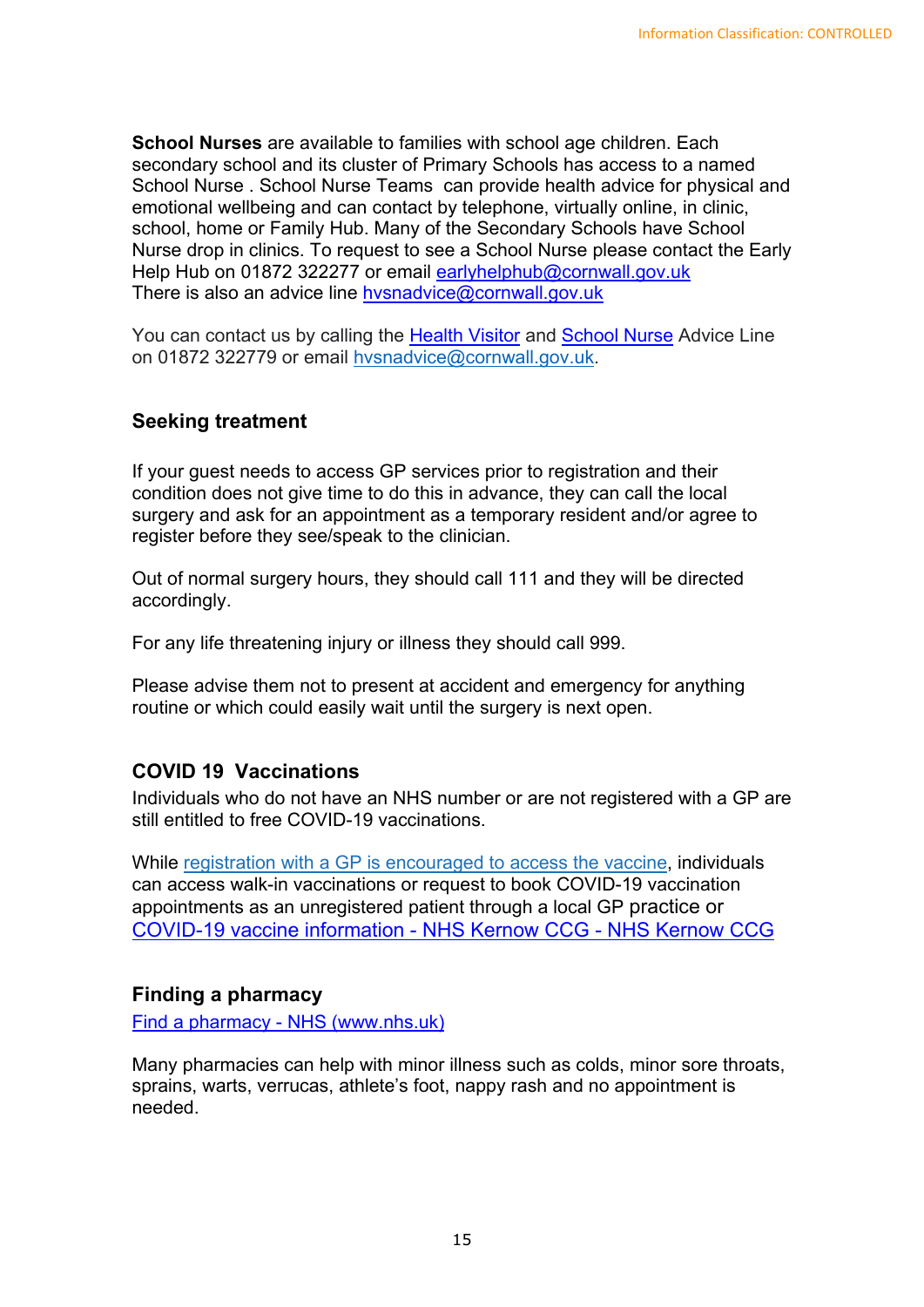### **Dental Treatment**

There is no need to register with a dentist in the same way as with a GP, simply find a dental surgery that's convenient for your guest and phone them to see if there are any appointments available.

You can search for an [NHS dentist near you](https://www.nhs.uk/service-search/find-a-dentist) on this site.

If after contacting several dental surgeries you still cannot find a dentist accepting NHS patients, call NHS England's Customer Contact Centre on 0300 311 2233.

### **Dental Charges**

Dentistry is one of the few NHS services where you have to [pay a contribution](https://www.nhs.uk/nhs-services/help-with-health-costs/when-you-need-to-pay-towards-nhs-care/)  [towards the cost of your care.](https://www.nhs.uk/nhs-services/help-with-health-costs/when-you-need-to-pay-towards-nhs-care/)

*EMERGENCY dental Care in Cornwall* If your guests are not registered with a dentist, call dental helpline on 0333 405 0290 or email: [westcountrydental.care@nhs.net.](mailto:westcountrydental.care@nhs.net) If there is an emergency out of hours please call NHS 111

#### **Maternity Support If one of your guests is pregnant, please ask them to contact the midwives so that support can be arrange to care for and support them during their pregnancy.**

They can email the Maternity IT Team at [rcht.maternityit@nhs.net](mailto:rcht.maternityit@nhs.net?subject=Electronic%20Personal%20Health%20Record%20-%20Access%20Request) or, call the Maternity IT Team on 07557 172389. If your guest does not speak any English, we would appreciate it if you could contact us, and we will arrange an appointment with an interpreter present. Please let your guests know that they can bring 1 person with them to these appointments. Our maternity care may be different to the care your guests may be used to receiving, so please encourage them to ask questions if they are unsure of anything.

### **EMERGENCY Midwives**

In the event of a maternity emergency please call 01872 258 000 **please do not use this number to organise appointments or to ask a question that is non urgent.** 

# **Mental Health Support**

If you are worried about your own or someone else's mental health call the Cornwall and Isles of Scilly 24/7 NHS mental health response line on **0800 038 5300**. It's free to access by anyone, any age, any time, day or night.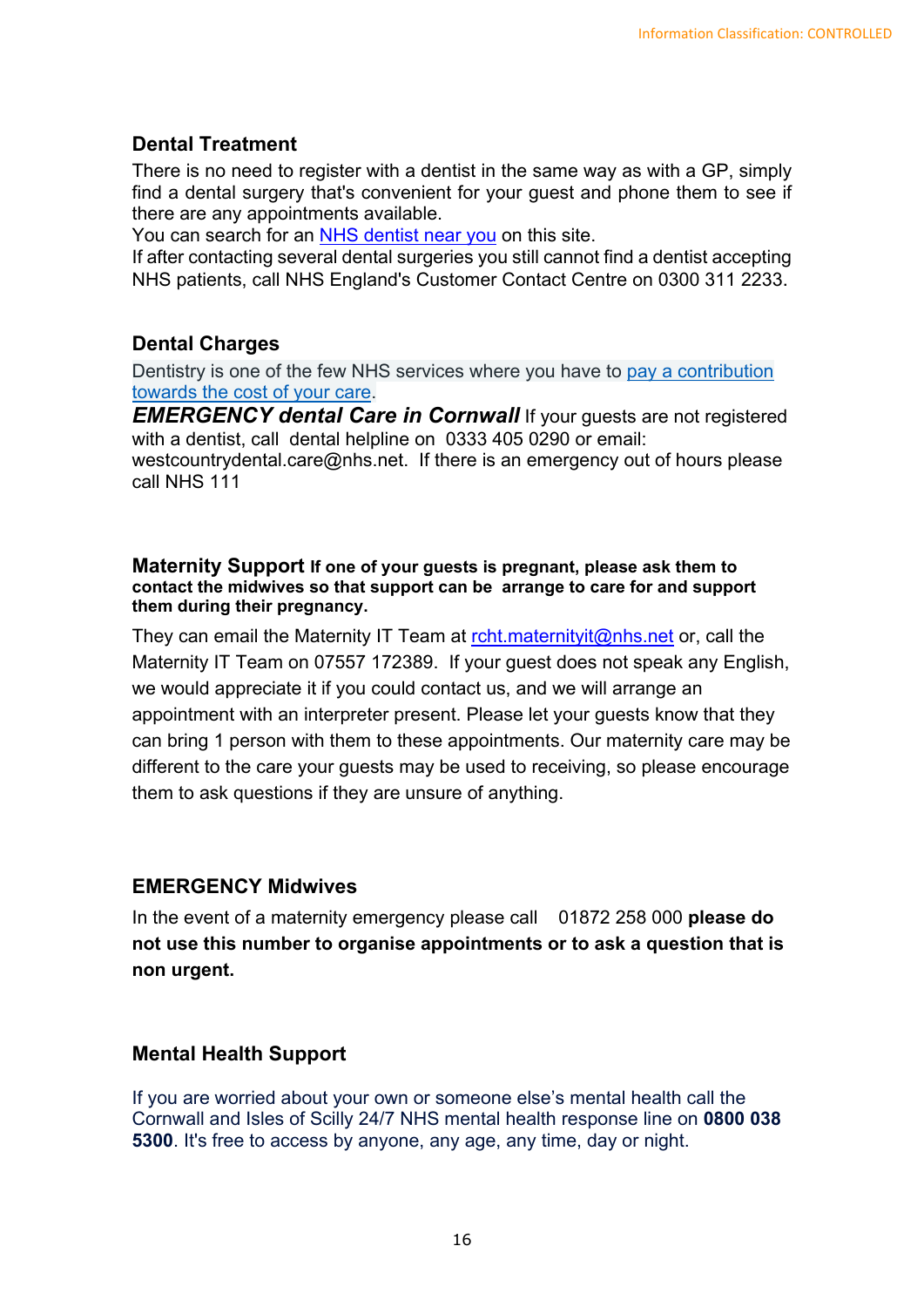There are many ways you can keep your mental health fit and well, just as you would your physical health. Having a healthy mind, and recognising what to do if you start to have a wobble, can help you to avoid getting into a crisis. Our mental health is just as important as our physical health. Sometimes it's good and sometimes it's bad. We've got help and advice however you're feeling.

Here is a quick reference guide of support available:

Mental Health Z Card

#### **Create a mental health safety plan:**

A Mental Health Safety Plan is a preventative tool designed to help support those who struggle with mental wellbeing. It may be difficult to think clearly when you feel really low or incredibly overwhelmed. It may be difficult to ignore these feelings. Safety plans are best created **when not in crisis.** By having a safety plan, you're making sure that there are strategies you can use to keep yourself safe. These can help you feel more in control when everything feels out of control. Think of your safety plan as your 'mental health first-aid kit'. It includes different things that will help you through a crisis.

[Mental health safety plans - Cornwall Council](https://www.cornwall.gov.uk/health-and-social-care/mental-health/mental-health-safety-plans/)

#### **Mental Health support for parent and young people:**

**Multi Agency Referral Unit (MARU)** For immediate concerns, or if you are worried about a child or young person's safety

Tel: 0300 123 1116

**[Samaritans](http://www.samaritians.org/)** Tel: Call free on 116 123 or Email: [jo@samaritans.org](mailto:jo@samaritans.org) for a reply within 24 hours

*[Shout](http://www.giveusashout.org/)* Confidential, 24/7, free (from all major UK mobile networks) text messaging support service for anyone who is struggling to cope Text: shout to 85258

*[Young Minds Parents Helpline](https://youngminds.org.uk/find-help/for-parents/parents-helpline/)* Advice, emotional support and signposting about a child or young person up to the age of 25 Tel: Call free on 0808 802 5544

*[Mind Your Way](https://mindyourway.co.uk/)* Helps 11-25 year olds look after their own mental health and wellbeing through counselling and mentoring, both online and face to face Tel: 01872 222447

**[ChildLine](http://www.childline.org.uk/)** Free counselling for children and young people up to the age of 19 Tel: 0800 1111

**Papyrus [HOPELINEUK](https://www.papyrus-uk.org/)** For confidential support and practical advice if you are having thoughts of suicide or are concerned for a young person who might be get in touch call 0800 068 4141, text Text: 07860039967 or email Email: [pat@papyrus-uk.org](mailto:pat@papyrus-uk.org)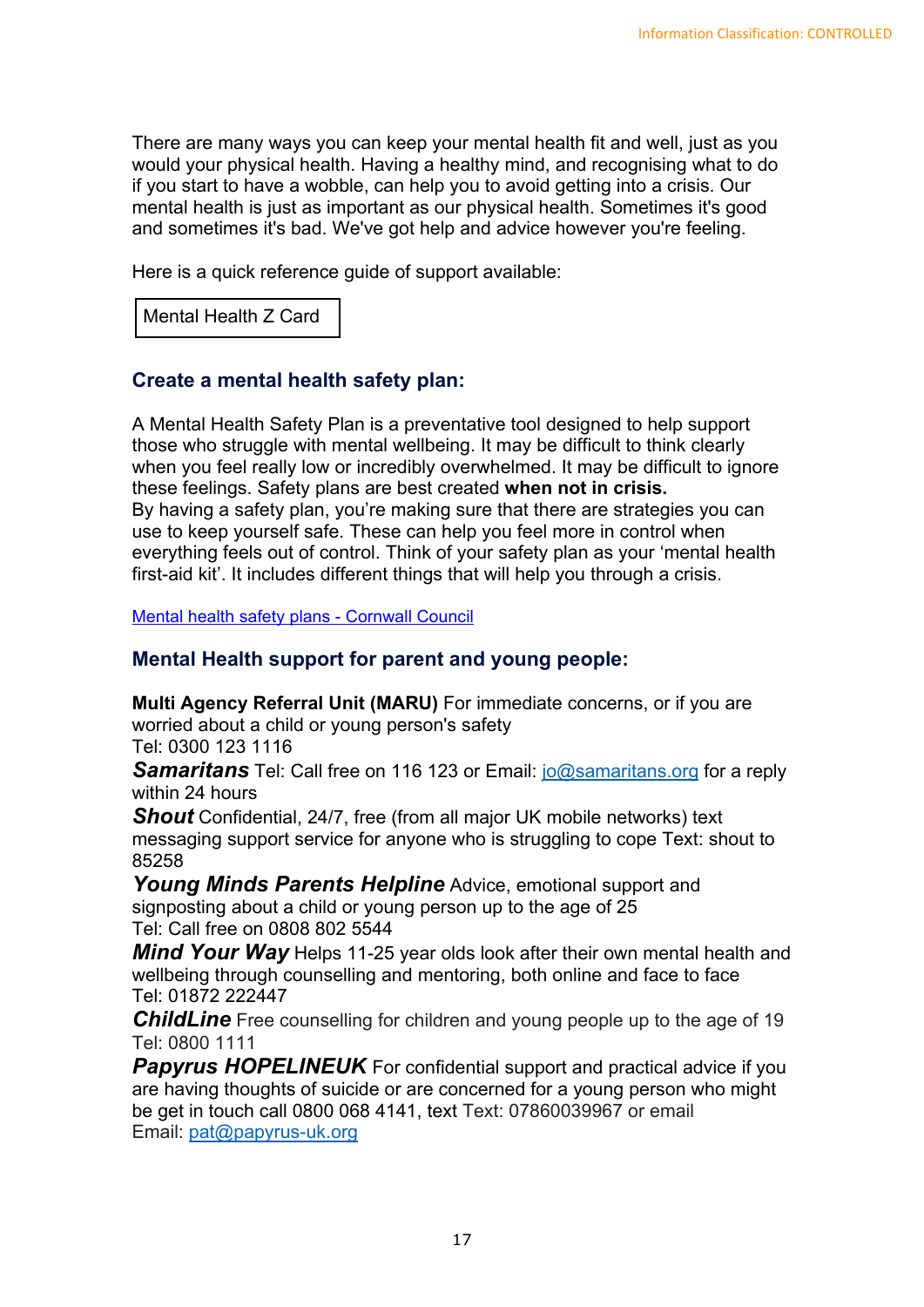Public Health Agency's guide on 5 steps to wellbeing – [available in various](https://eur03.safelinks.protection.outlook.com/?url=https%3A%2F%2Fwww.publichealth.hscni.net%2Fpublications%2Ftake-5-steps-wellbeing-english-and-11-translations&data=04%7C01%7Cserena.collins%40cornwall.gov.uk%7Ce507fc03ce0b4866c5c008da17ea9146%7Cefaa16aad1de4d58ba2e2833fdfdd29f%7C0%7C0%7C637848594989093375%7CUnknown%7CTWFpbGZsb3d8eyJWIjoiMC4wLjAwMDAiLCJQIjoiV2luMzIiLCJBTiI6Ik1haWwiLCJXVCI6Mn0%3D%7C2000&sdata=jQAUI0J0UXGvSy1aNDQPqFvNXVdBYv1YMKm1%2B3GVGDo%3D&reserved=0)  [languages](https://eur03.safelinks.protection.outlook.com/?url=https%3A%2F%2Fwww.publichealth.hscni.net%2Fpublications%2Ftake-5-steps-wellbeing-english-and-11-translations&data=04%7C01%7Cserena.collins%40cornwall.gov.uk%7Ce507fc03ce0b4866c5c008da17ea9146%7Cefaa16aad1de4d58ba2e2833fdfdd29f%7C0%7C0%7C637848594989093375%7CUnknown%7CTWFpbGZsb3d8eyJWIjoiMC4wLjAwMDAiLCJQIjoiV2luMzIiLCJBTiI6Ik1haWwiLCJXVCI6Mn0%3D%7C2000&sdata=jQAUI0J0UXGvSy1aNDQPqFvNXVdBYv1YMKm1%2B3GVGDo%3D&reserved=0) ( in several languages but not Ukrainian currently)

# *Things to do and places to visit*

We hope that the following websites will inspire you to visit a beach, museum, park or spend an evening at the theatre, enjoy a festival or explore somewhere new.

**Beaches:**[https://www.cornwall.gov.uk/parks-leisure-and-culture/beaches-in](https://www.cornwall.gov.uk/parks-leisure-and-culture/beaches-in-cornwall/)[cornwall/](https://www.cornwall.gov.uk/parks-leisure-and-culture/beaches-in-cornwall/)

**Leisure centres and Gyms:**<https://www.better.org.uk/leisure-centre/cornwall>

**Museums:**[https://www.cornwall.gov.uk/libraries-museums-and](https://www.cornwall.gov.uk/libraries-museums-and-archives/museums/)[archives/museums/](https://www.cornwall.gov.uk/libraries-museums-and-archives/museums/)

**Libraries**:<https://prism.librarymanagementcloud.co.uk/cornwall/>

Libraries are buying Ukrainian books from the limited selection available.

Ukrainian language children's picture books

Borrowbox – an app with free eBooks with added Ukrainian junior stock [https://www.cornwall.gov.uk/libraries-museums-and-archives/libraries/your](https://www.cornwall.gov.uk/libraries-museums-and-archives/libraries/your-online-library/borrowbox-ebooks-and-eaudiobooks/#what)[online-library/borrowbox-ebooks-and-eaudiobooks/#what](https://www.cornwall.gov.uk/libraries-museums-and-archives/libraries/your-online-library/borrowbox-ebooks-and-eaudiobooks/#what)

PressReader – access and read newspapers and magazines from around the world via this app, free with library membership. [https://www.cornwall.gov.uk/libraries-museums-and-archives/libraries/your](https://www.cornwall.gov.uk/libraries-museums-and-archives/libraries/your-online-library/read-newspapers-and-magazines-online/#pressreader)[online-library/read-newspapers-and-magazines-online/#pressreader](https://www.cornwall.gov.uk/libraries-museums-and-archives/libraries/your-online-library/read-newspapers-and-magazines-online/#pressreader)

Odilo launched a free app for both Android and iOS. Available across Europe, the app includes 3000 e-books and audiobooks in a variety of genres, including 1,700 Ukrainian titles and 500 in English. There is material for both children and adults offering the support, pleasure or comfort of reading, learning and listening in these difficult and uncertain times. Links to the app: Android: [https://play.google.com/store/apps/details?id=es.odilo.ukraine](https://eur03.safelinks.protection.outlook.com/?url=https%3A%2F%2Fplay.google.com%2Fstore%2Fapps%2Fdetails%3Fid%3Des.odilo.ukraine&data=04%7C01%7Cpaul.evered%40cornwall.gov.uk%7Cdf37c61535ae4507f62d08da2141fa42%7Cefaa16aad1de4d58ba2e2833fdfdd29f%7C0%7C0%7C637858864505814157%7CUnknown%7CTWFpbGZsb3d8eyJWIjoiMC4wLjAwMDAiLCJQIjoiV2luMzIiLCJBTiI6Ik1haWwiLCJXVCI6Mn0%3D%7C3000&sdata=aIQzE2XBEOtO%2F6s4PrDOHFD%2FCmOSigYzfd2x%2BRfXkXI%3D&reserved=0) iOS: [https://apps.apple.com/us/app/ukraine-unlimited-learning/id1615037168"](https://eur03.safelinks.protection.outlook.com/?url=https%3A%2F%2Fapps.apple.com%2Fus%2Fapp%2Fukraine-unlimited-learning%2Fid1615037168&data=04%7C01%7Cpaul.evered%40cornwall.gov.uk%7Cdf37c61535ae4507f62d08da2141fa42%7Cefaa16aad1de4d58ba2e2833fdfdd29f%7C0%7C0%7C637858864505814157%7CUnknown%7CTWFpbGZsb3d8eyJWIjoiMC4wLjAwMDAiLCJQIjoiV2luMzIiLCJBTiI6Ik1haWwiLCJXVCI6Mn0%3D%7C3000&sdata=NrkEnYAgjdkWwASM22PElhHgcy0jzSd90haUrOycLEU%3D&reserved=0)

The Education Library Service is also expecting a delivery of children's books which can be lent to schools who get in contact –  $e$ ls@cornwall.gov.uk.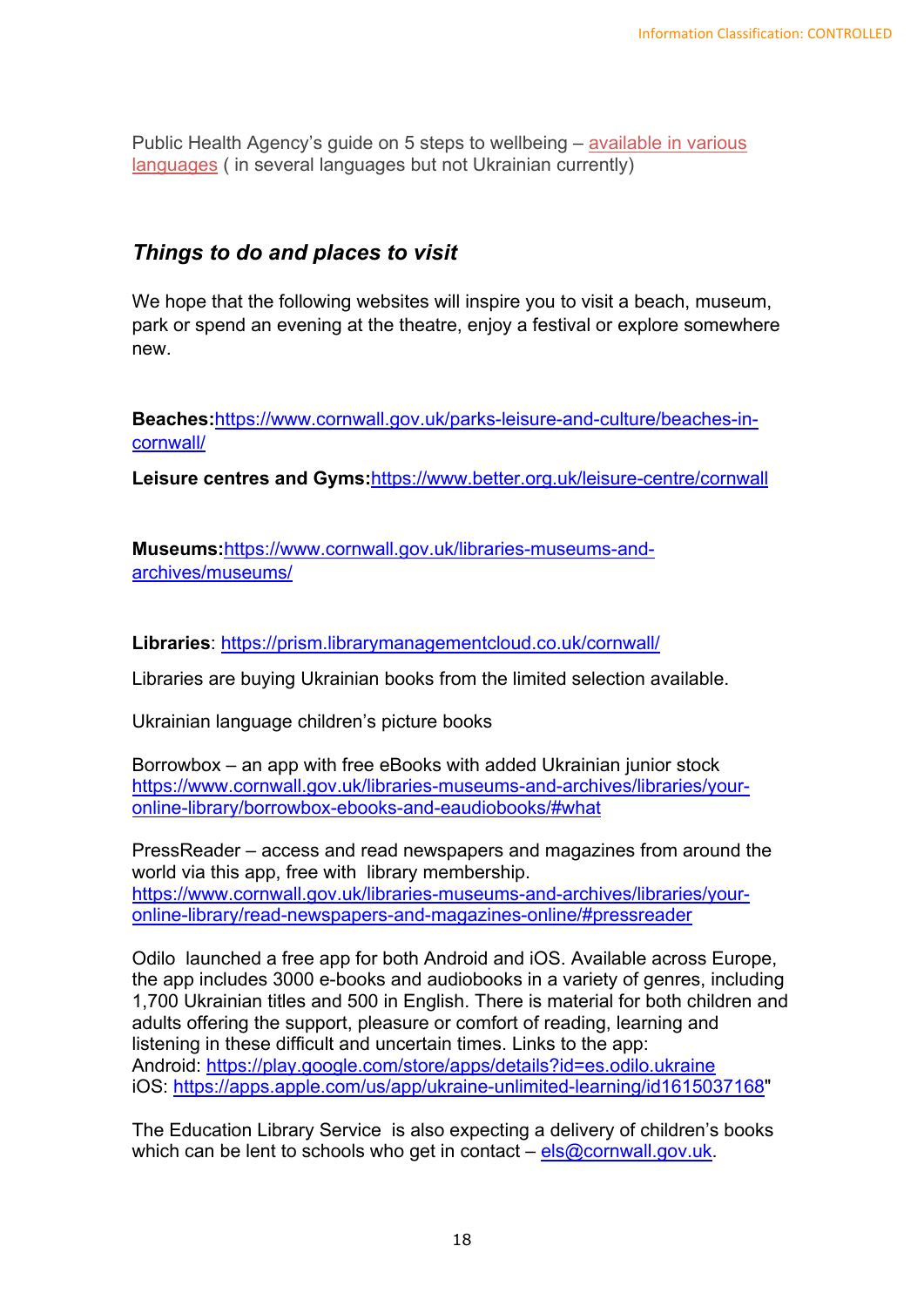#### **Interactive Map**

[https://map.cornwall.gov.uk/website/ccmap/?zoomlevel=1&xcoord=162690&yco](https://map.cornwall.gov.uk/website/ccmap/?zoomlevel=1&xcoord=162690&ycoord=64380&wsName=ccmap&layerName=) [ord=64380&wsName=ccmap&layerName=](https://map.cornwall.gov.uk/website/ccmap/?zoomlevel=1&xcoord=162690&ycoord=64380&wsName=ccmap&layerName=)

# *Organisations and support groups*



[Home - Volunteer Cornwall](https://www.volunteercornwall.org.uk/) Or Call 01872 265305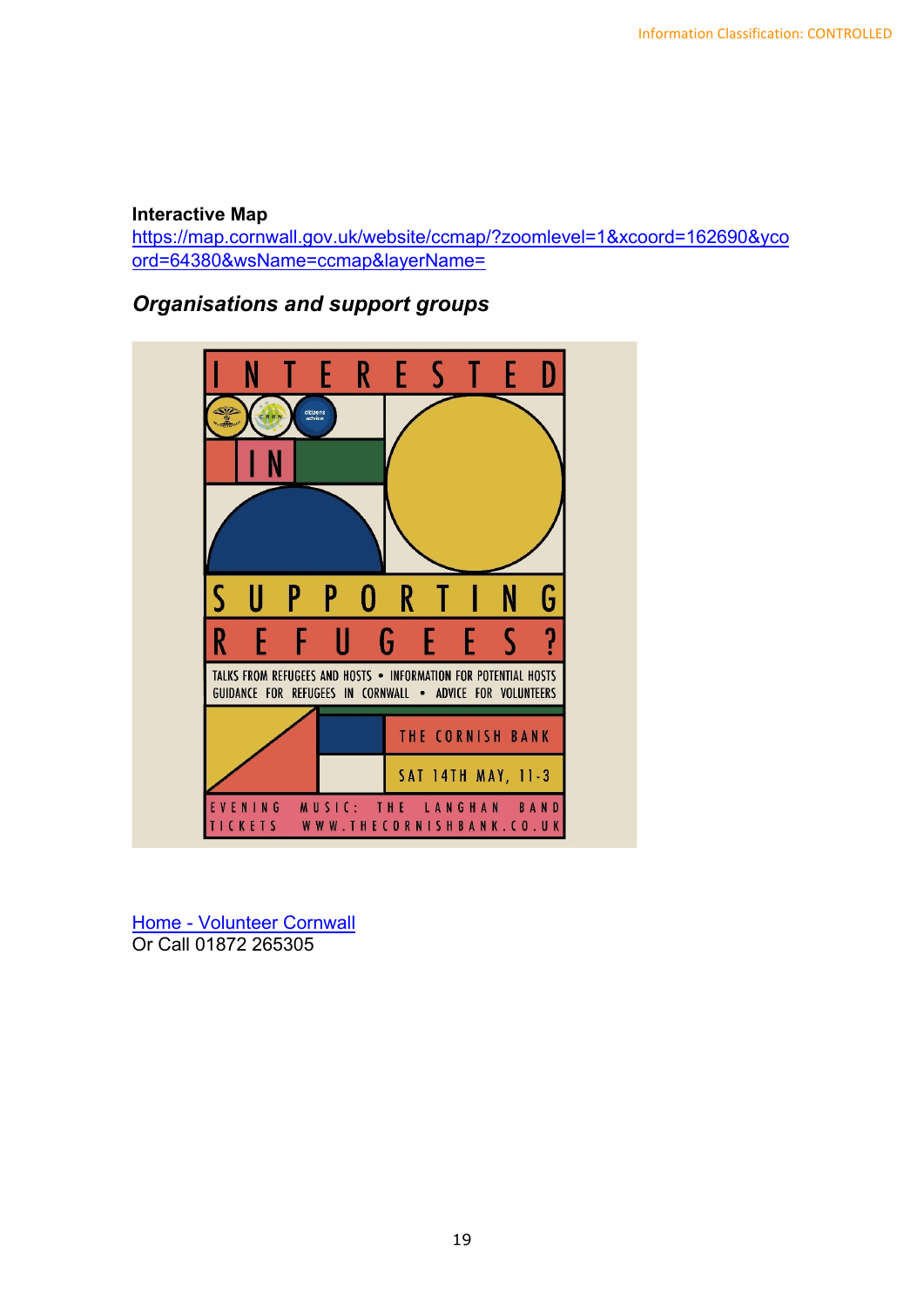# *Information and Useful Websites:*

[https://resetuk.org/assets/Homes-for-Ukraine--Sponsor-Toolkit\\_v1\\_FINAL-](https://resetuk.org/assets/Homes-for-Ukraine--Sponsor-Toolkit_v1_FINAL-1648486743.pdf)[1648486743.pdf](https://resetuk.org/assets/Homes-for-Ukraine--Sponsor-Toolkit_v1_FINAL-1648486743.pdf) Homes for Ukraine Sponsor Toolkit

[https://resetuk.org/news-and-campaigns/news/homes-for-ukraine-sponsor-toolkit](https://eur03.safelinks.protection.outlook.com/?url=https%3A%2F%2Fresetuk.org%2Fnews-and-campaigns%2Fnews%2Fhomes-for-ukraine-sponsor-toolkit&data=04%7C01%7Cserena.collins%40cornwall.gov.uk%7Ce507fc03ce0b4866c5c008da17ea9146%7Cefaa16aad1de4d58ba2e2833fdfdd29f%7C0%7C0%7C637848594989093375%7CUnknown%7CTWFpbGZsb3d8eyJWIjoiMC4wLjAwMDAiLCJQIjoiV2luMzIiLCJBTiI6Ik1haWwiLCJXVCI6Mn0%3D%7C2000&sdata=O7dC896qB%2FynK33hxggVP8BP7Db%2F11C%2FzGImGTkX8rg%3D&reserved=0)

[https://www.gov.uk/guidance/homes-for-ukraine-scheme-frequently-asked](https://www.gov.uk/guidance/homes-for-ukraine-scheme-frequently-asked-questions)[questions](https://www.gov.uk/guidance/homes-for-ukraine-scheme-frequently-asked-questions) 

#### **Questions and answers on how the Homes for Ukraine scheme will work.**

[https://homesforukraine.campaign.gov.uk/](https://eur03.safelinks.protection.outlook.com/?url=https%3A%2F%2Fhomesforukraine.campaign.gov.uk%2F&data=04%7C01%7Ckate.kennally%40cornwall.gov.uk%7Cd9315db015ff48e92ba708da18b3ffc1%7Cefaa16aad1de4d58ba2e2833fdfdd29f%7C0%7C0%7C637849459352595145%7CUnknown%7CTWFpbGZsb3d8eyJWIjoiMC4wLjAwMDAiLCJQIjoiV2luMzIiLCJBTiI6Ik1haWwiLCJXVCI6Mn0%3D%7C3000&sdata=s4sWM1F9fNMUGtQclq2a0B7PG9uOJ0C3ZBvSeVrJAmk%3D&reserved=0)  If you want to offer a home to people fleeing Ukraine, you can become a 'sponsor' as part of the Homes for Ukraine scheme

[How-to-welcome-new-refugees.pdf \(refugee-action.org.uk\)](https://www.refugee-action.org.uk/wp-content/uploads/2016/10/How-to-welcome-new-refugees.pdf) What sort of help might a recently arrived refugee need?

[Homes for Ukraine - Cornwall Refugee Resource Network \(crrn.org.uk\)](https://www.crrn.org.uk/homes-for-ukraine.html) If you are interested in hosting, but you haven't done so already, you can follow these steps to get started.

[Cornwall and the Isles of Scilly Safeguarding Children Partnership - On-Line](https://ciossafeguarding.org.uk/scp/p/parents-and-carers/on-line-safety)  [Safety \(ciossafeguarding.org.uk\)](https://ciossafeguarding.org.uk/scp/p/parents-and-carers/on-line-safety) Cornwall Council Safeguarding of Children

[Keeping children safe online | NSPCC](https://www.nspcc.org.uk/keeping-children-safe/online-safety/#guides) NSPCC Keeping Children Safe

[https://www.gov.uk/government/publications/welcome-a-guide-for-ukrainians](https://www.gov.uk/government/publications/welcome-a-guide-for-ukrainians-arriving-in-the-uk)[arriving-in-the-uk](https://www.gov.uk/government/publications/welcome-a-guide-for-ukrainians-arriving-in-the-uk) 

This is a guide for Ukrainians arriving in the UK. It also includes specific information for those arriving in the Homes for Ukraine scheme.

[https://assets.publishing.service.gov.uk/government/uploads/system/uploads/att](https://eur03.safelinks.protection.outlook.com/?url=https%3A%2F%2Fassets.publishing.service.gov.uk%2Fgovernment%2Fuploads%2Fsystem%2Fuploads%2Fattachment_data%2Ffile%2F1066799%2FUkraine_Welcome_Pack_and_Beneficiary_Guidance_-_UK.pdf&data=04%7C01%7Ckate.kennally%40cornwall.gov.uk%7Cd9315db015ff48e92ba708da18b3ffc1%7Cefaa16aad1de4d58ba2e2833fdfdd29f%7C0%7C0%7C637849459352595145%7CUnknown%7CTWFpbGZsb3d8eyJWIjoiMC4wLjAwMDAiLCJQIjoiV2luMzIiLCJBTiI6Ik1haWwiLCJXVCI6Mn0%3D%7C3000&sdata=%2FRL7i%2FOKXw8sN3JHIho9oi%2F9hfvYgooQ%2BMH1rmVK6JU%3D&reserved=0) achment data/file/1066799/Ukraine Welcome Pack and Beneficiary Guidanc [e\\_-\\_UK.pdf](https://eur03.safelinks.protection.outlook.com/?url=https%3A%2F%2Fassets.publishing.service.gov.uk%2Fgovernment%2Fuploads%2Fsystem%2Fuploads%2Fattachment_data%2Ffile%2F1066799%2FUkraine_Welcome_Pack_and_Beneficiary_Guidance_-_UK.pdf&data=04%7C01%7Ckate.kennally%40cornwall.gov.uk%7Cd9315db015ff48e92ba708da18b3ffc1%7Cefaa16aad1de4d58ba2e2833fdfdd29f%7C0%7C0%7C637849459352595145%7CUnknown%7CTWFpbGZsb3d8eyJWIjoiMC4wLjAwMDAiLCJQIjoiV2luMzIiLCJBTiI6Ik1haWwiLCJXVCI6Mn0%3D%7C3000&sdata=%2FRL7i%2FOKXw8sN3JHIho9oi%2F9hfvYgooQ%2BMH1rmVK6JU%3D&reserved=0)  Guidance in Ukrainian

[crrn4cornwallrefugees@gmail.com](mailto:crrn4cornwallrefugees@gmail.com) or call 01872 495121 Cornwall Refugee Resource Network gives guidance and support for sponsors

[Ukraine: VCSEP Partner Resources — Emergencies Partnership](https://vcsep.org.uk/ukraine)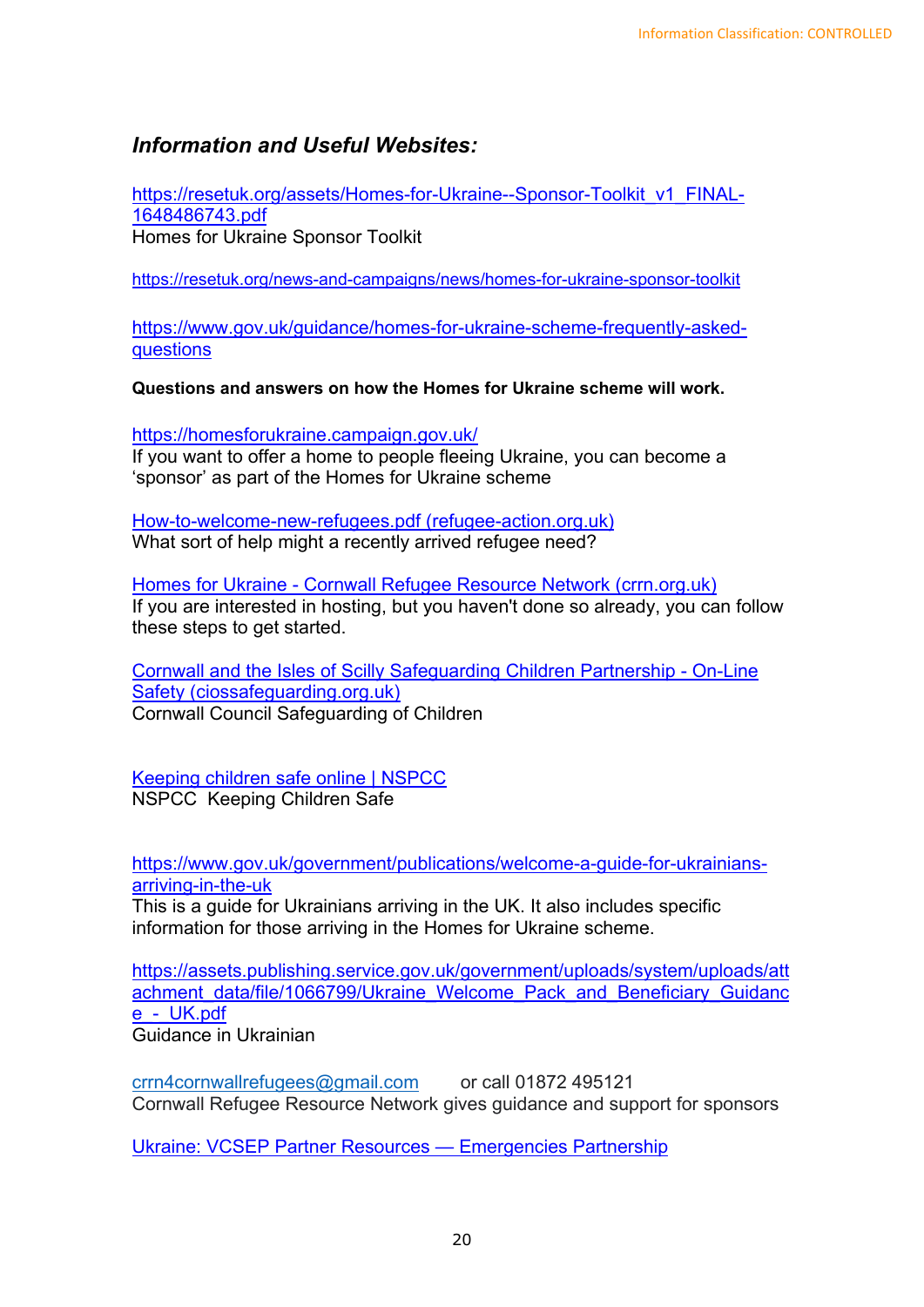[Help for Ukrainian nationals in the UK \(redcross.org.uk\)](https://www.redcross.org.uk/get-help/get-help-as-a-refugee/help-for-refugees-from-ukraine) or call 0808 196 3651 The British Red Cross supports people from Ukraine who are in the UK. They provide lots of information and resources. They can help you find out about services and support that might be available.

[www.barnardos.org.uk/what-we-do/helping-families/ukrainian-helpline](http://www.barnardos.org.uk/what-we-do/helping-families/ukrainian-helpline) Barnardo's Ukrainian Support provide free counselling and practical support for families – call 0800 148 8586

#### *Health websites:*

[https://assets.publishing.service.gov.uk/government/uploads/system/uploads/att](https://assets.publishing.service.gov.uk/government/uploads/system/uploads/attachment_data/file/1017019/GMS1-family-doctor-services-registration-form.pdf) [achment\\_data/file/1017019/GMS1-family-doctor-services-registration-form.pdf](https://assets.publishing.service.gov.uk/government/uploads/system/uploads/attachment_data/file/1017019/GMS1-family-doctor-services-registration-form.pdf) Family GP registration form – GMS1

[Registering with a GP surgery outside the area you live](https://www.nhs.uk/nhs-services/gps/registering-with-a-gp-outside-your-area/) [GP appointments and bookings](https://www.nhs.uk/nhs-services/gps/gp-appointments-and-bookings/) [Using an online form to contact your GP surgery](https://www.nhs.uk/nhs-services/gps/using-an-online-form-to-contact-your-gp-surgery/) [Video consultations](https://www.nhs.uk/nhs-services/gps/video-consultations/) [What to ask your doctor](https://www.nhs.uk/nhs-services/gps/what-to-ask-your-doctor/) [Using online services](https://www.nhs.uk/nhs-services/gps/using-online-services/) [Online health and prescription services](https://www.nhs.uk/nhs-services/gps/online-health-and-prescription-services/)

NHS entitlements: migrant health guide - GOV.UK (www.gov.uk) NHS entitlement: Migrant Health Guide COVID 19 Vaccination

[Mental Health Crisis Cornwall | Cornwall Partnership NHS Foundation Trust](https://www.cornwallft.nhs.uk/mental-health-crisis-cornwall)  [\(cornwallft.nhs.uk\)](https://www.cornwallft.nhs.uk/mental-health-crisis-cornwall)

[Resources - Cornwall Council](https://www.cornwall.gov.uk/health-and-social-care/mental-health/resources/) Resource list

[Mental health support for parents and young people - Cornwall Council](https://www.cornwall.gov.uk/health-and-social-care/mental-health/mental-health-support-for-parents-and-young-people/)

[Healthprom | Home](https://www.healthprom.org/) Support for vulnerable children, women and families

### *Education Websites:*

[How do families arriving from Ukraine apply for a school place and childcare? /](https://educationhub.blog.gov.uk/2022/04/11/how-do-families-arriving-from-ukraine-apply-for-a-school-place-and-childcare-%d1%8f%d0%ba-%d1%80%d0%be%d0%b4%d0%b8%d0%bd%d0%b0%d0%bc-%d1%89%d0%be-%d0%bf%d1%80%d0%b8%d1%97%d0%b6%d0%b4%d0%b6%d0%b0/)  [Як родинам, що приїжджають з України, подавати заяви на отримання](https://educationhub.blog.gov.uk/2022/04/11/how-do-families-arriving-from-ukraine-apply-for-a-school-place-and-childcare-%d1%8f%d0%ba-%d1%80%d0%be%d0%b4%d0%b8%d0%bd%d0%b0%d0%bc-%d1%89%d0%be-%d0%bf%d1%80%d0%b8%d1%97%d0%b6%d0%b4%d0%b6%d0%b0/)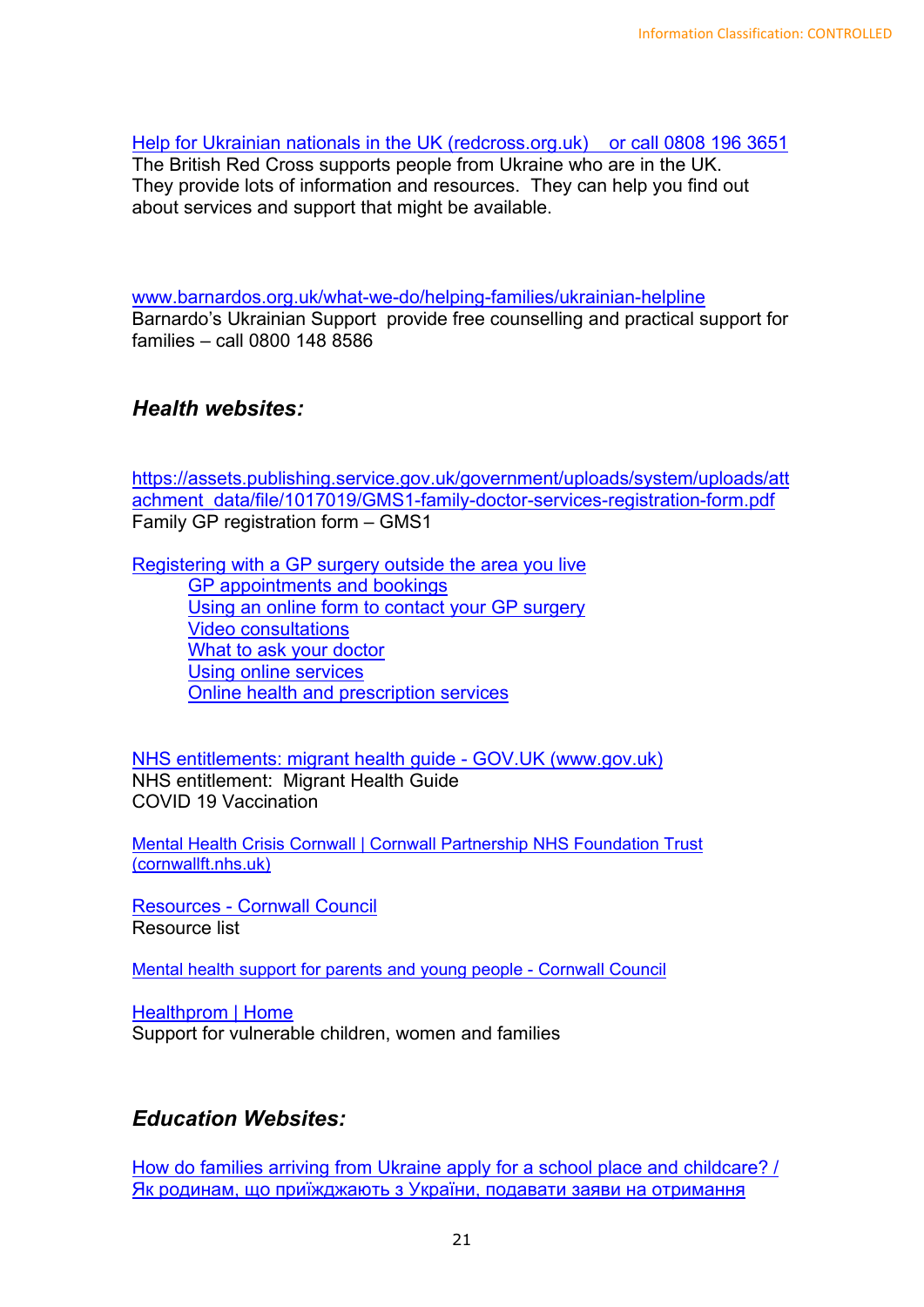[місць у школі та допомоги з оплати послуг з догляду за дитиною?](https://educationhub.blog.gov.uk/2022/04/11/how-do-families-arriving-from-ukraine-apply-for-a-school-place-and-childcare-%d1%8f%d0%ba-%d1%80%d0%be%d0%b4%d0%b8%d0%bd%d0%b0%d0%bc-%d1%89%d0%be-%d0%bf%d1%80%d0%b8%d1%97%d0%b6%d0%b4%d0%b6%d0%b0/) - The [Education Hub \(blog.gov.uk\)](https://educationhub.blog.gov.uk/2022/04/11/how-do-families-arriving-from-ukraine-apply-for-a-school-place-and-childcare-%d1%8f%d0%ba-%d1%80%d0%be%d0%b4%d0%b8%d0%bd%d0%b0%d0%bc-%d1%89%d0%be-%d0%bf%d1%80%d0%b8%d1%97%d0%b6%d0%b4%d0%b6%d0%b0/)

[Contact - CSW Group Ltd.](https://cswgroup.co.uk/contact/) For post 16 education information

[Contact Us | Care and Support in Cornwall](https://www.supportincornwall.org.uk/kb5/cornwall/directory/contact.page) Family Information Service – for childcare and preschool admissions

[https://www.cornwall.gov.uk/schools-and-education/schools-and](https://www.cornwall.gov.uk/schools-and-education/schools-and-colleges/school-admissions/)[colleges/school-admissions/](https://www.cornwall.gov.uk/schools-and-education/schools-and-colleges/school-admissions/) For school age admissions

[https://www.cornwall.gov.uk/schools-and-education/schools-and](https://www.cornwall.gov.uk/schools-and-education/schools-and-colleges/school-meals/)[colleges/school-meals/](https://www.cornwall.gov.uk/schools-and-education/schools-and-colleges/school-meals/) School Meals

[https://www.cornwall.gov.uk/schools-and-education/schools-and](https://www.cornwall.gov.uk/schools-and-education/schools-and-colleges/school-and-post-16-transport/)[colleges/school-and-post-16-transport/](https://www.cornwall.gov.uk/schools-and-education/schools-and-colleges/school-and-post-16-transport/) School Transport

# *Things to do and places to visit websites:*

**Beaches:**[https://www.cornwall.gov.uk/parks-leisure-and](https://www.cornwall.gov.uk/parks-leisure-and-culture/beaches-in-cornwall/)[culture/beaches-in-cornwall/](https://www.cornwall.gov.uk/parks-leisure-and-culture/beaches-in-cornwall/)

**Leisure centres and Gyms:**[https://www.better.org.uk/leisure](https://www.better.org.uk/leisure-centre/cornwall)[centre/cornwall](https://www.better.org.uk/leisure-centre/cornwall)

**Museums:**[https://www.cornwall.gov.uk/libraries-museums-and](https://www.cornwall.gov.uk/libraries-museums-and-archives/museums/)[archives/museums/](https://www.cornwall.gov.uk/libraries-museums-and-archives/museums/)

**Libraries**:<https://prism.librarymanagementcloud.co.uk/cornwall/>

**Interactive Map** 

[https://map.cornwall.gov.uk/website/ccmap/?zoomlevel=1&xcoord=1626](https://map.cornwall.gov.uk/website/ccmap/?zoomlevel=1&xcoord=162690&ycoord=64380&wsName=ccmap&layerName=) [90&ycoord=64380&wsName=ccmap&layerName=](https://map.cornwall.gov.uk/website/ccmap/?zoomlevel=1&xcoord=162690&ycoord=64380&wsName=ccmap&layerName=)